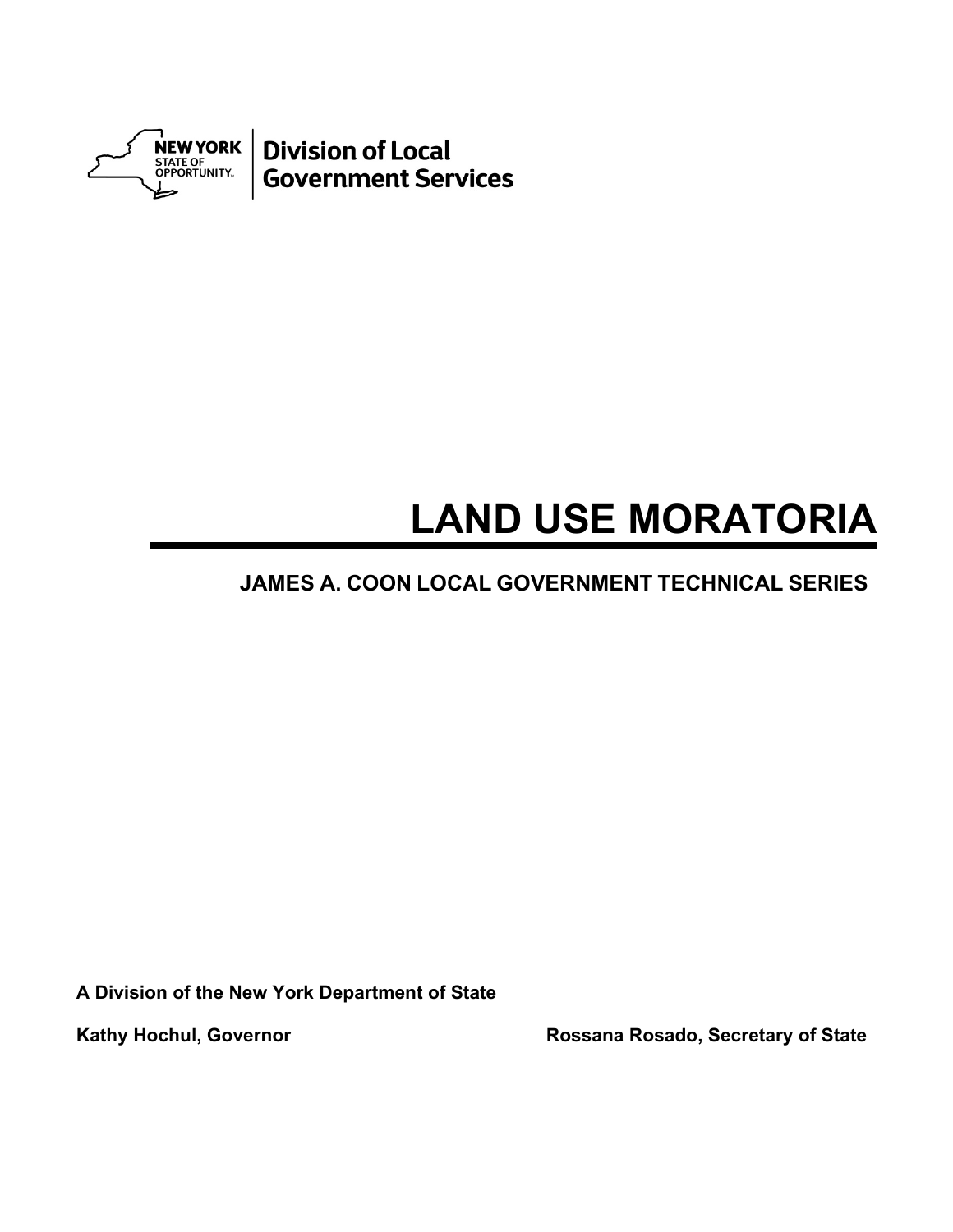### NEW YORK STATE DEPARTMENT OF STATE 99 WASHINGTON AVENUE ALBANY, NEW YORK 12231-0001 https://dos.ny.gov

Revised 2010 Reprint Date: September 2021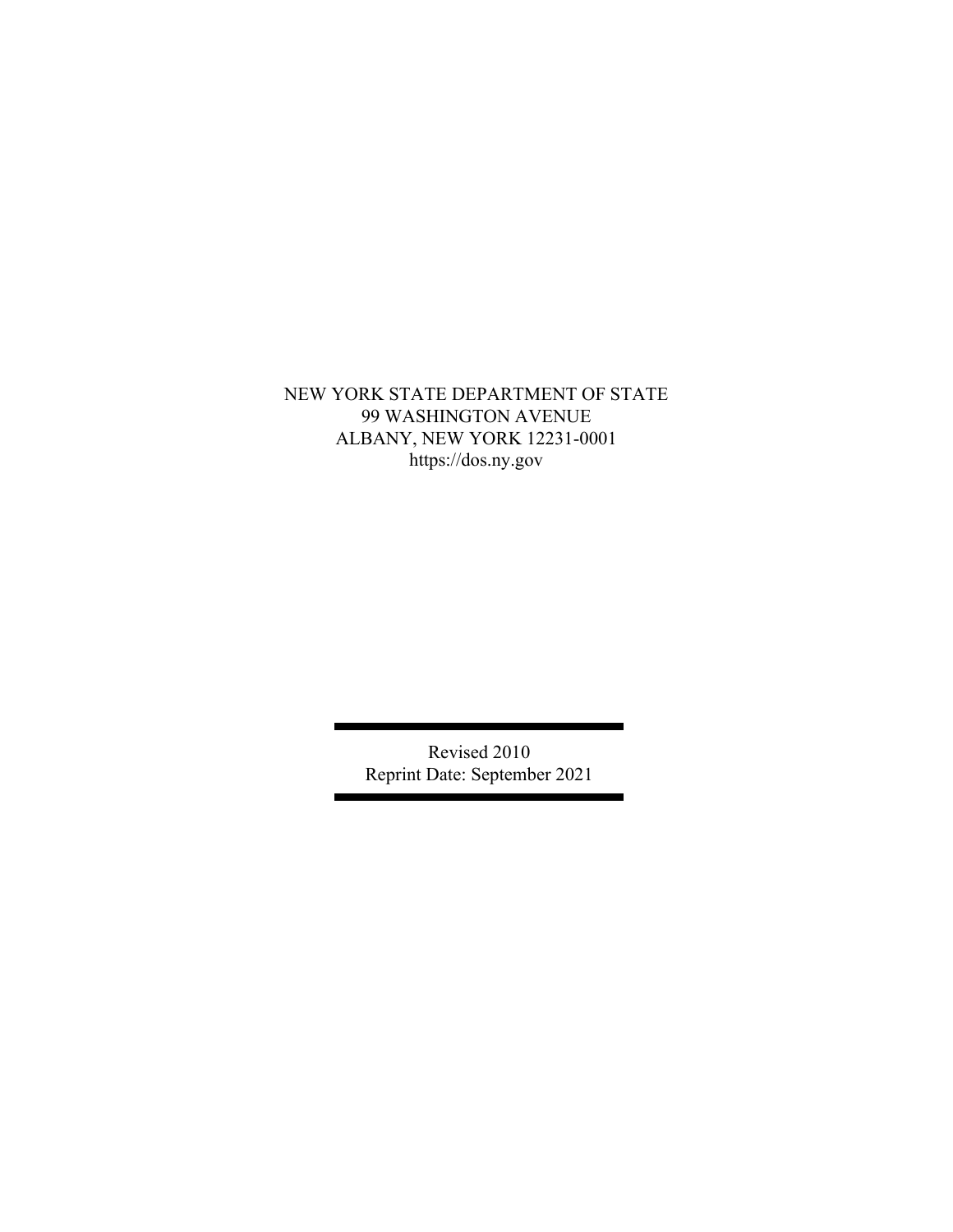#### **James A. Coon**

The James A. Coon Local Government Technical Series is dedicated to the memory of the former Deputy Counsel of the Department of State.

Jim Coon devoted his career to assisting localities in their planning and zoning, and to helping shape the state municipal statutes. His outstanding dedication to public service was demonstrated by his work and his writings, including the work, *All You Ever Wanted to Know About Zoning*. Jim also taught land use law at Albany Law School. His contributions in the area of municipal law were invaluable, and immeasurably improved the quality of life of New Yorkers and their communities.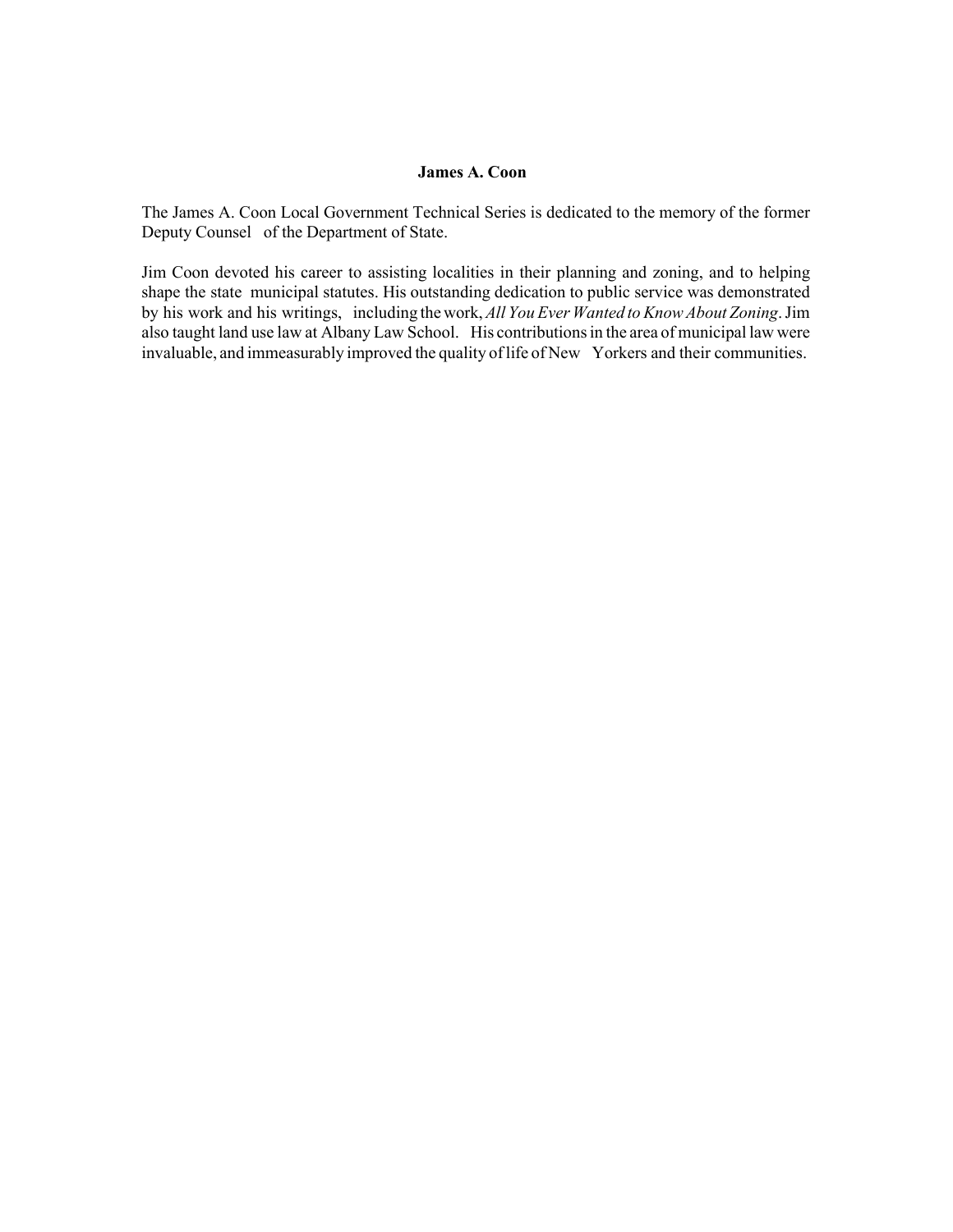# **CONTENTS**

## **Introduction**

| <b>Land Use Moratoria Distinguished</b><br>From General Police Power Moratoria2 |
|---------------------------------------------------------------------------------|
|                                                                                 |
| <b>Basic Requisites of</b>                                                      |
| Variances from the Moratorium 11                                                |
|                                                                                 |
|                                                                                 |
|                                                                                 |
|                                                                                 |
|                                                                                 |

A land use moratorium is a local enactment which temporarily suspends a landowner's right to obtain development approvals while the community considers and potentially adopts changes to its comprehensive plan and/or its land use regulations to address new circumstances not addressed by its current laws.

A moratorium on development therefore preserves the *status quo* while the municipality updates its comprehensive plan. A moratorium is designed to halt development temporarily, pending the completion and possible adoption of more permanent, comprehensive regulations.

The objective of municipal land use controls is to promote community planning values by properly regulating land development. It follows that land use controls work best when built upon a carefully considered comprehensive plan. It takes time to put together or to update a good community plan. During this time, demand for a particular use of land may arise for which there are inadequate or nonexistent controls. If the community allows development during that time, the ultimate worth of the eventual plan could be undermined. For these reasons, moratoria and other forms of interim zoning controls are often needed to "freeze" development until a satisfactory final plan or regulations are adopted.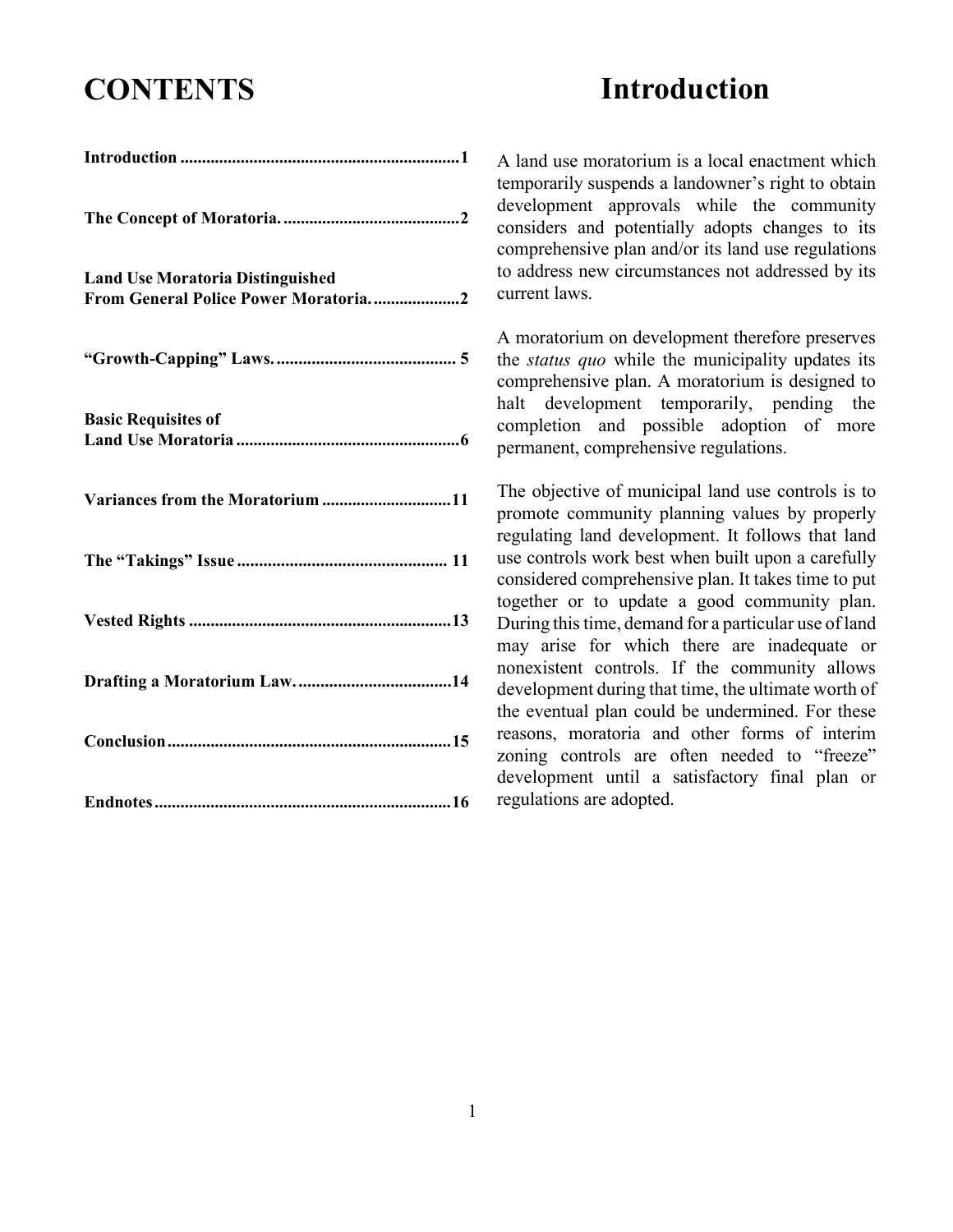#### **THE CONCEPT OF MORATORIA**

The enactment of temporary restrictions on development has been held to be a valid exercise of the police power where the restrictions are reasonable and related to public health, safety or general welfare<sup>1</sup>. Local governments can enact a moratorium for a broad range of reasons.

Why adopt moratoria?

- **Prevent rush to development Prevent inefficient and ill-conceived** growth  $\blacksquare$ Address a new kind of use (ie- wind farms, solid waste facilities, big box stores) in comprehensive plans and land use laws  $\blacksquare$  Prevent hasty decisions that would disadvantage landowners and the public  $\blacksquare$  Prevent immediate construction that
	- might be inconsistent with the provisions
	- of a future plan

The moratorium may be general, imposing a ban on all development approvals throughout the community, or specific to one land use or to a particular zoning district. For example, a moratorium can halt: the review of projects currently before boards; acceptance of new development applications (site plan, subdivision, special permit); and/or issuance of water and sewer connection permits.

Municipalities that adopt moratoria often exempt certain activities. A common exemption is for landowners whose construction applications have been approved. Construction of single-family homes and minor additions to them, such as garages, have been exempted from the moratorium.

## **Land-Use Moratoria Distinguished From General Police Power Moratoria**

#### **Land Use Moratoria**

The most common type of moratorium is on land use approvals. Land use moratoria are designed to preserve the status quo while planning or zoning changes are made: these moratoria are often known as "stopgap" or "interim" zoning. These enactments are appropriate mechanisms for addressing long range community planning and zoning objectives. Moratoria can also be imposed on other land use controls including subdivision plat review and issuance of building permits.

The New York zoning enabling laws do not contain any specific mention of "moratorium" or "moratoria." Early on in the history of zoning, however, the New York Court of Appeals gave

some indication that *any* zoning regulation could temporarily and lawfully limit an owner's ability to use land profitably, so long as the regulation furthers the community's long-range planning goals.<sup>2</sup>

By enacting a land use moratorium, the local

*"it would be a rather strict application of the law to hold that a city . . . cannot . . . take reasonable measures temporarily to protect the public interest and welfare until an ordinance is finally adopted. Otherwise, any movement by the governing body . . . would . . . precipitate a race of diligence between property owners , and the adoption later of the zoning ordinance would in many instances be . . . like locking the stable after the horse is stolen."* [Downham v. Alexandria]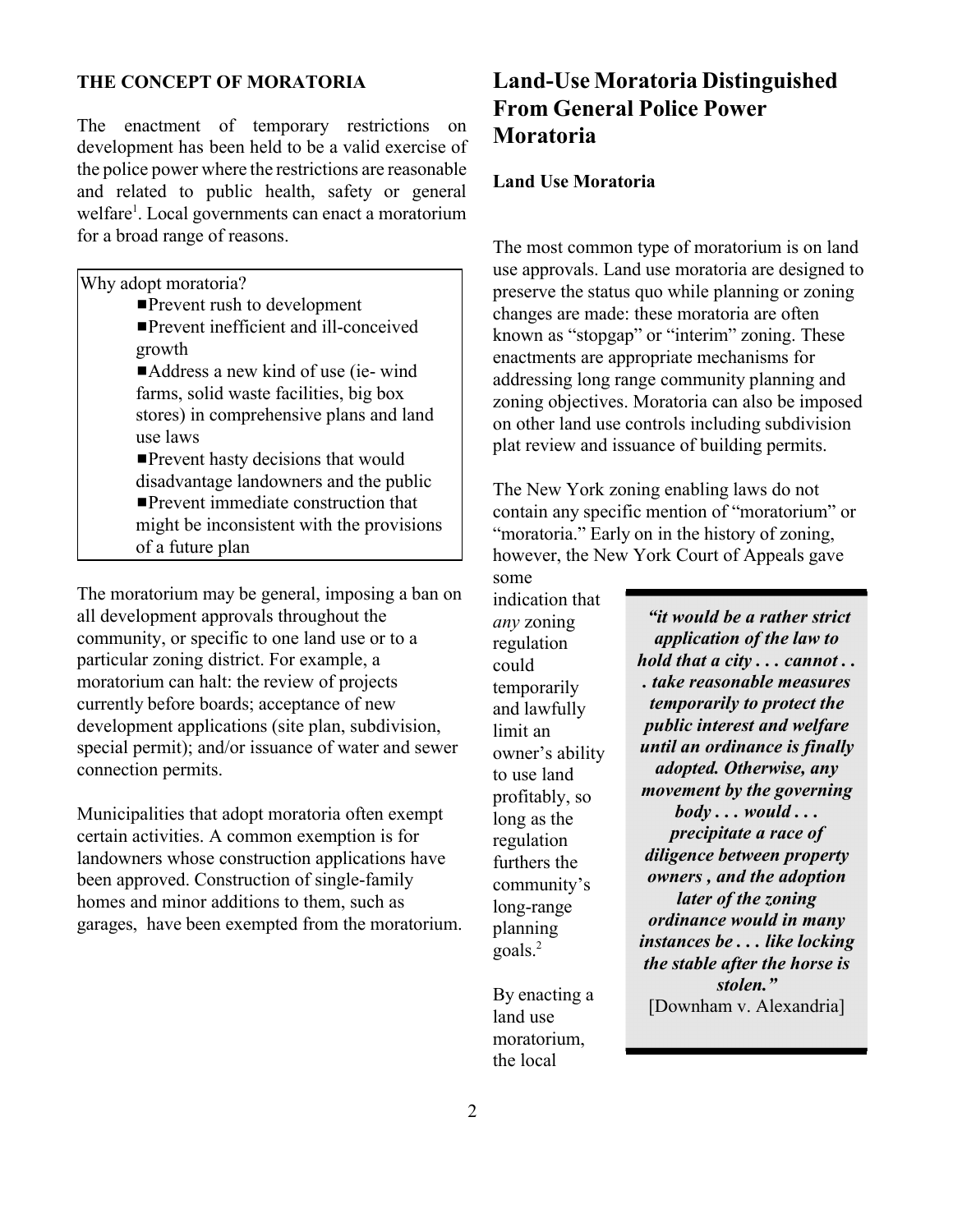government temporarily suspends a landowner's right to build or to obtain development approvals while the community considers adopting changes to its comprehensive plan and/or its land use regulations. Quite often these contemplated changes will address new circumstances not dealt with in the municipality's current land use laws. A moratorium on development can preserve the *status quo* while the municipality updates its comprehensive plan or its zoning.

"Stopgap zoning" is addressed in a number of early zoning cases that arose in other states. In perhaps the most widely cited of these, *Downham v. City*  Council of Alexandria,<sup>3</sup> the court stated, "it would be a rather strict application of the law to hold that a city, pending the necessary preliminaries and hearings . . . cannot, in the interim, take reasonable measures temporarily to protect the public interest and welfare until an ordinance is finally adopted. Otherwise, any movement by the governing body of the city to zone would, no doubt, frequently precipitate a race of diligence between property owners, and the adoption later of the zoning ordinance would in many instances be without effect to protect residential communities--like locking the stable after the horse is stolen."

In the case of *Lo Conti v. City of Utica, Dept. of Buildings*, 4 the Supreme Court, Oneida County recognized the validity of a moratorium in concept, but struck down the City of Utica's moratorium on building permits due to the city's failure to comply strictly with the notice provisions of the State enabling legislation. The judge aptly stated:

> "In order to prevent a race by property owners to obtain building permits when it has become common community knowledge that a zoning ordinance is being considered which may affect the uses to which they may put their property, municipalities have

adopted interim or stop-gap ordinances which impose a moratorium on the issuance of certain types of permits during the pendency of the proposed new zoning ordinance. The validity of this type of ordinance has been upheld by the courts."

#### **General Police Power Moratoria**

Where immediate health and safety problems are at issue, the general "police power", not zoning, is the appropriate source of authority for a moratorium. The police power is the authority possessed by municipal governments to take action to advance the public health, safety and welfare. While land use regulation itself is an exercise of the police power, the term is more commonly employed in reference to other forms of municipal laws or ordinances.

A municipally-imposed moratorium on development activity can address inadequacies in public infrastructure, or deal with dire threats to the community health, safety or welfare. In *Belle Harbor Realty Corp. v. Kerr*,<sup>5</sup> the Court of Appeals upheld the revocation of a building permit due to an inadequate municipal sewer system. The court found that the revocation was a legitimate exercise of general police power and was not limited by constraints on zoning authority. The Court articulated a three-prong test to address temporary restrictions imposed by a municipality under the general police power in response to an immediate health and safety problem. To justify temporary interference with the beneficial use of property, the municipality must establish that:

> 1) It acted in response to a dire necessity; 2) Its action is reasonably calculated to alleviate or prevent a crisis condition; and 3) It is presently taking steps to rectify the problem.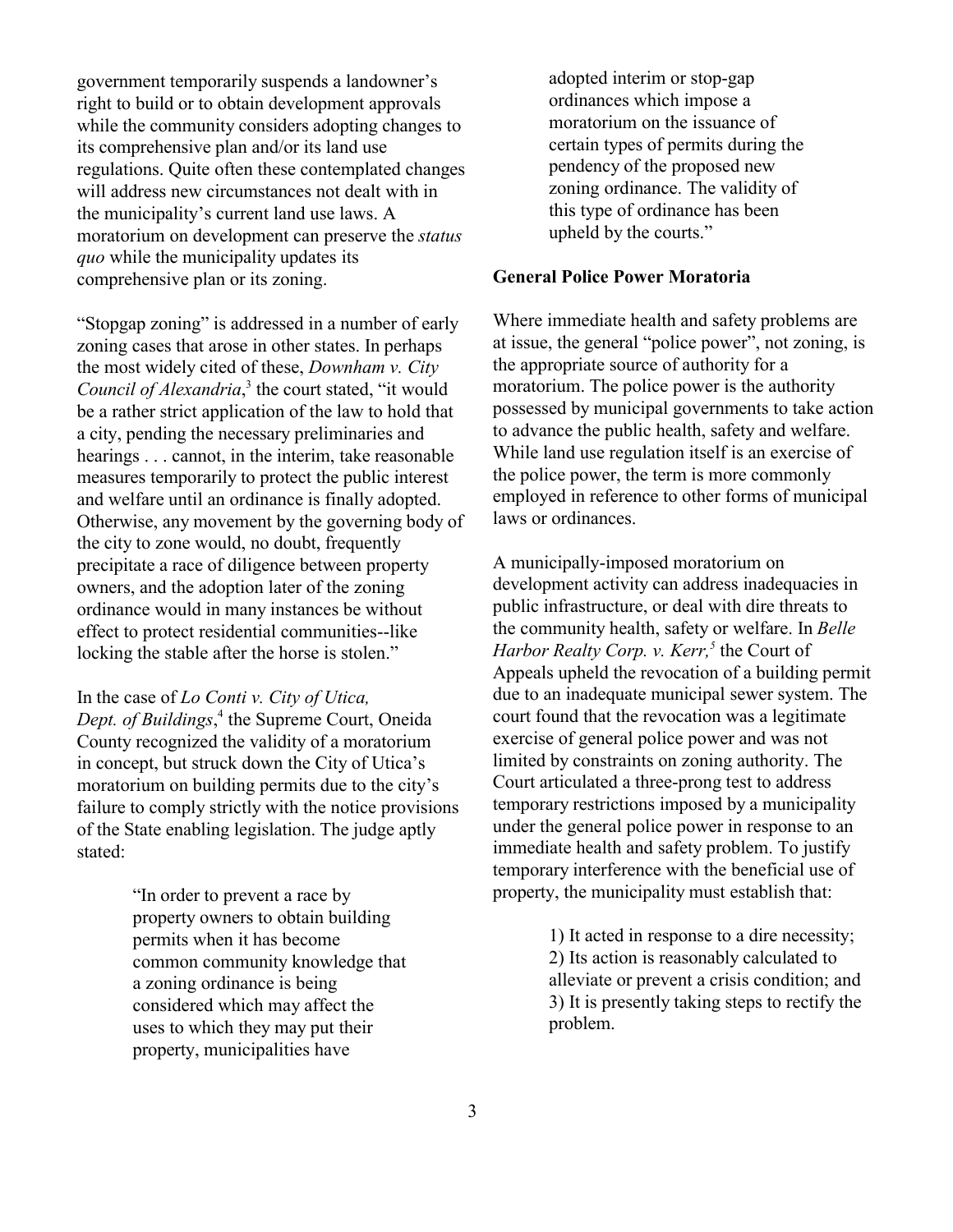"When the general police power is invoked under such circumstances it must be considered an emergency measure and is circumscribed by the exigencies of that emergency" said the Court.<sup>6</sup> The three-prong test may not apply when the landholder retains reasonable use of the property.7

In the case of *Charles* v. *Diamond,*8 a landowner challenged a moratorium on sewer connections to the village sewer system which prevented him from developing an apartment complex. The moratorium, read in combination with another village law requiring that such buildings had to be connected to the village sewage system, effectively halted all apartment construction until the village corrected the deficiencies in its sewer system. Without reaching the merits, the Court of Appeals recognized:

> "A municipality has ample power to remedy sanitation problems including difficulties presented by inadequate treatment or disposal of sewage and waste. Inadequate systems of sewage disposal present not only ecological and aesthetic problems, but may pose direct and immediate health hazards. The municipal power to act in furtherance of the public health and welfare may justify a moratorium on building permits or sewer attachments which are reasonably limited as to time. Temporary restraints necessary to promote the overall public interest are permissible. Permanent interference with the reasonable use of private property for purposes for which it is suited is not." $9$

The Court in *Charles v. Diamond* held that where a municipality first requires that new development hook-up to public sewers and then imposes a temporary restraint on residential sewer

connections, the municipality can be sued for damages if it engages in unreasonable delay in improving its public sewer system and be assessed consequential damages resulting from such delay. Writing for the majority, Judge Jasen concluded:

> "[W]here the municipality has affirmatively barred substantially all use of private property pending remedial municipal improvements, unreasonable and dilatory tactics, targeted really to frustrate all private use of property, are not justified. The municipality may not, by withholding the improvements that the municipality has made the necessary prerequisites for development, achieve the result of barring development, a goal that would perhaps be otherwise unreachable."

In *Westwood Forest Estates, Inc. v. Village of*  South Nyack,<sup>10</sup> the Court of Appeals struck down a village zoning regulation which prohibited the construction of apartments in the village. The zoning ordinance had been enacted in order to forestall any future problems with the village's inadequate sewerage system. The Court reasoned that the village could have addressed the immediate problem through more appropriate police power regulations affecting all users of the sewer system. Instead, the village chose to use its zoning power, improperly in the court's view, to single out a particular type of land use. The court found it impermissible to single out one landowner to bear a heavy financial burden because of a general condition in the community. In his opinion, Judge Breitel indicated that "a moratorium on the issuance of any building permits, reasonably limited as to time," would have been a more legally defensible approach for the village to have taken.

With these three decisions, the Court of Appeals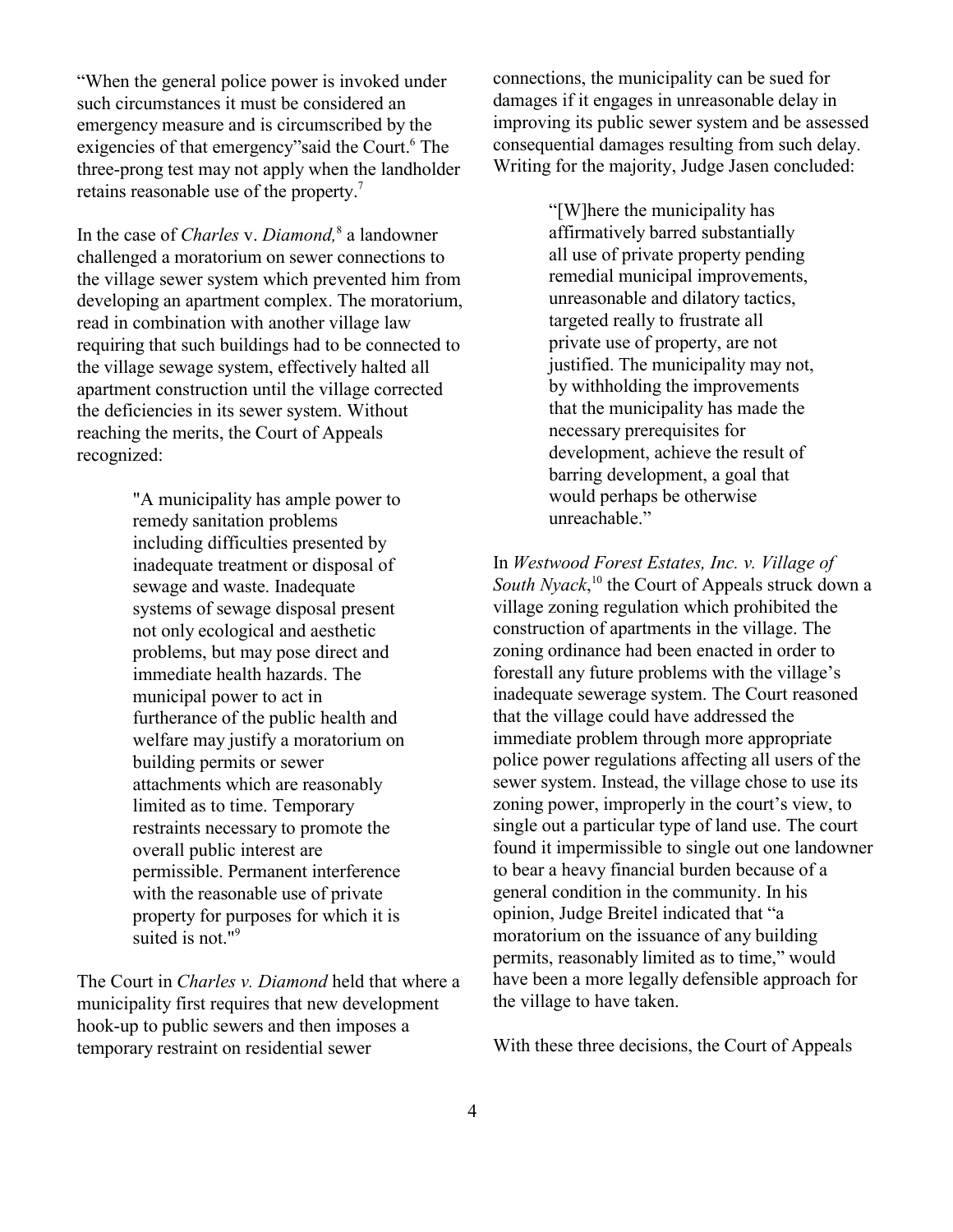drew a clear distinction between emergency actions to address immediate health or safety problems, on the one hand, and zoning or land use actions intended to address long-term issues of growth and development, on the other. By distinguishing the police power issue from the zoning issue, the Court of Appeals sharpened the focus on the standards applicable to land use moratoria. Land use moratoria are appropriate mechanisms for addressing long-range community planning and zoning objectives. But where immediate health and safety problems are at issue, they are not a permissible approach. Instead, other police power controls must be used. Those controls, whether legislative or administrative in nature, must not single out particular types of land use, but must instead address the immediate problem itself, and in a way which is fair to all landowners.

#### **"Growth-Capping" Laws**

"Growth-capping" laws are designed to limit, *but not to halt*, development, pending the upgrading of capital improvements in the community. These laws control development by allowing a predetermined amount of growth within a defined

period. The purpose of growth-capping laws is to assure that development does not outpace planned improvements. In contrast, a moratorium is designed to *halt*  development for a certain period, to maintain the status quo.

**The purpose of growth capping laws is to assure that development does not outpace planned improvements. By contrast, a moratorium is designed to halt development for a certain period, to maintain the status quo.**

The landmark "growthcapping" decision is *Golden v. Planning Board of the Town of Ramapo*, 11 decided by

the Court of Appeals in 1972. In its decision, the Court upheld the town's 18-year phaseddevelopment plan, which placed growth restrictions of varying durations on certain areas of the town. The restrictions could be lifted prior to expiration only if a developer were to provide certain public improvements during the interim period. The majority opinion did not employ the term "moratorium." Development was possible under certain conditions, so the law did not impose a moratorium. Nonetheless, the Court set forth a principle that would later be applied to moratoria as well: "where it is clear that the existing physical and financial resources of the community are inadequate to furnish the essential services and facilities which a substantial increase in population requires, there is a rational basis for 'phased growth'  $\ldots$  "

The town enacted a zoning amendment which prohibited residential subdivision plat approval until certain public infrastructure had first been installed either by the town or the developer by means of securing a special permit or a variance. To acquire a special permit, the developer was required to accumulate 15 points based on the provision of five essential facilities or services: (1) public sanitary sewers or approved substitutes; (2) drainage facilities; (3) improved public parks or recreation facilities, including public schools; (4) State, county or town roads-major, secondary or collector; and, (5) firehouses. The plan allowed the developer to provide the required services at his or her own expense; this enabled the developer to accumulate 15 points and receive approval of the special permit and subdivision plat. Without contributing towards these town's facilities, a developer might have to wait up to 18 years to obtain subdivision approval.

Phased growth was necessary because the town's "basic services and improvements are inadequate and their reasonable cost cannot be presently absorbed" by town residents. The court recognized that "[t]he undisputed effect of these integrated efforts in land use planning and development is to provide an over-all program of orderly growth and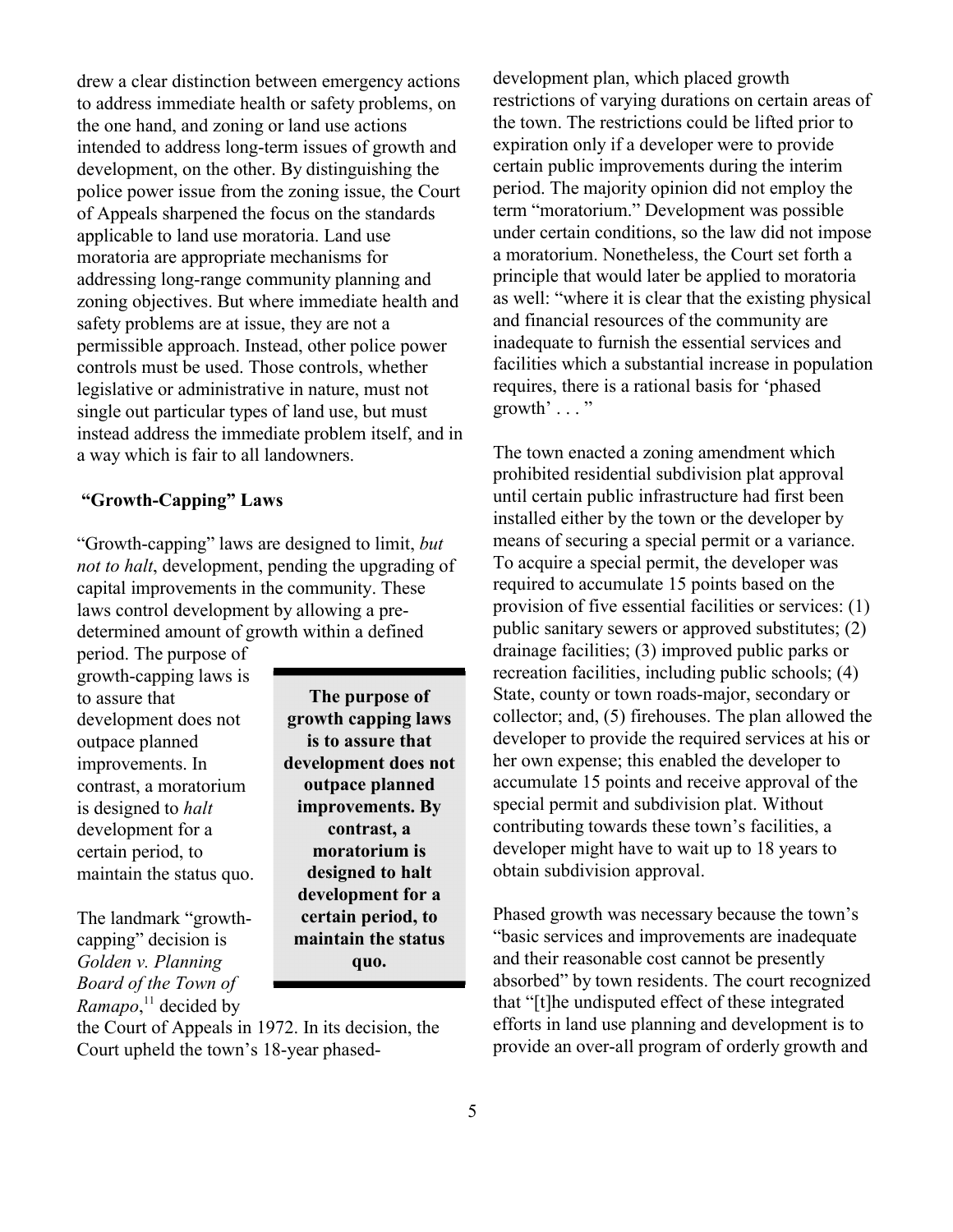adequate facilities through a sequential development policy commensurate with progressing availability and capacity of public facilities." Any delay in residential development occasioned by phased growth amendment was temporary. The Court concluded: "In sum, where it is clear that the existing physical and financial resources of the community are inadequate to furnish the essential services and facilities which a substantial increase in population requires, there is a rational basis for 'phased growth' and hence, the challenged ordinance is not violative of the Federal and State Constitutions."

In 1989, the Town of Clifton Park adopted a "Phased Growth Law" that limited the number of building permits obtainable in any year in a designated development area to 20% of the total units approved for any given project. The development area encompassed roughly 10% of the town's total land area. By its terms, the law was to remain in effect until a particular highway interchange was to have been completed, but in no case could it exceed five years. Upon challenge, the Appellate Division, Third Department, held the law to be a legitimate exercise of the Town's zoning power. The court said it addressed a situation where there existed "ample evidence that the designated area has a major traffic problem and the new home construction in the area is the primary contributor to this congestion."12

"Phased growth" laws generally do not amount to a total prohibition on construction, and are mentioned here by way of contrast with true moratoria. The courts have held that the capping of development is a valid exercise of the zoning power when it is employed in a fair and reasonable manner, even if the limitation lasts longer than an outright moratorium would.

#### **BASIC REQUISITES OF LAND USE MORATORIA**

As stated above, the New York zoning enabling statutes contain no mention of the word "moratorium." In holding moratoria to be lawful, the cases have suggested that five (5) key elements are requisite for a legally defensible moratorium. The land use moratorium should:

> 1) have a reasonable time frame as measured by the action to be accomplished during the term;

2) have a valid public purpose justifying the moratoria or other interim enactment;

3) address a situation where the burden imposed by a moratorium is being shared substantially by the public at large;

4) strictly adhere to the procedure for adoption laid down by the enabling acts; and

5) have a time certain when the moratorium will expire.

#### 1) **Reasonable Time Frame.**

The courts will look carefully to see that the terms of a moratorium express a relatively short but specific duration, and that the duration is closely related to the municipal actions necessary to address the underlying issues. The U.S. Supreme Court has recognized the difficulty of selecting a fixed time frame for moratoria.<sup>13</sup> However, courts have historically had little patience with municipal delay in carrying out the comprehensive planning, law adoption or facilities expansion for which the moratorium was enacted. The courts have disallowed moratoria where the time period was excessively long or unfixed.

In its 1974 decision in *Lake Illyria Corporation v.*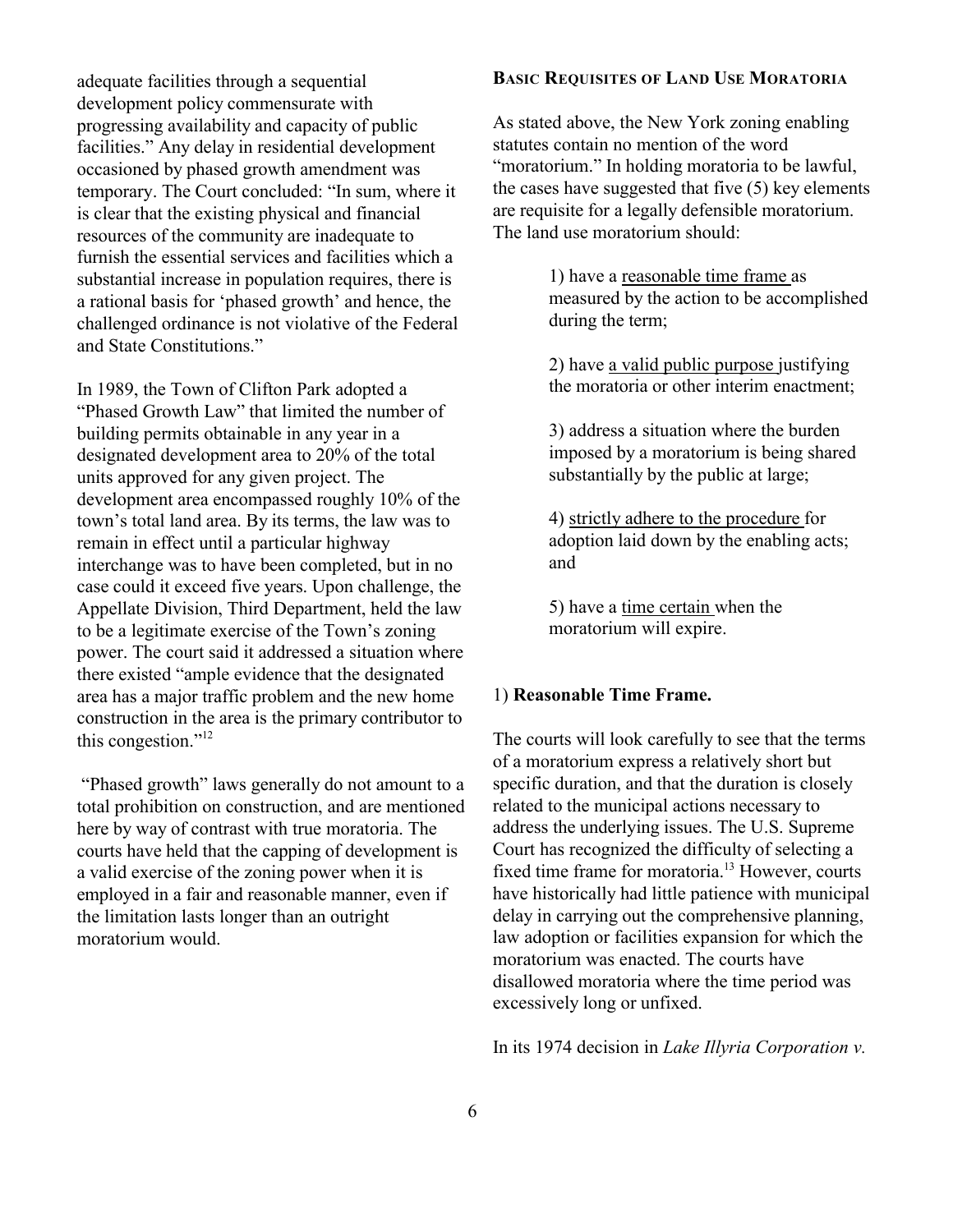Town of Gardiner,<sup>14</sup> the Appellate Division, Third Department, struck down a moratorium. In order to halt development pending the adoption of a new comprehensive zoning ordinance, the Town had since 1968 annually enacted moratoria prohibiting any use of property except for residential purposes unless a variance was obtained. The plaintiff brought suit, challenging the validity of the latest local enactment renewing the moratorium. The Court's opinion stated:

> "The purpose of 'stop-gap' zoning is to allow a local legislative body, pending decision upon the adoption of a comprehensive zoning ordinance, to take reasonable measures temporarily to protect the public interest and welfare until an ordinance is finally adopted. Otherwise, the eventual comprehensive zoning ordinance might be of little avail."

> "While it might be deemed a proper exercise of power for the town to freeze building uses when the town is [a]ctively engaged in the enactment of a comprehensive zoning law, the present case demonstrates the potential abuse of such a process by long delay...., and throughout this period of time the only [m]eaningful progress towards the preparation of a comprehensive plan has taken place relatively recently...."

"A course of conduct such as that followed by the Town herein is plainly contrary to the purpose of interim or 'stopgap' zoning. Under the present circumstances, the absence of justification for such an exercise of power renders this four-year delay unreasonable."<sup>15</sup>

Until the *Lake Illyria* decision, the courts had recognized the validity of moratoria for the purpose of a community's development of permanent new zoning regulations. *Lake Illyria*, however, made it a distinct requirement that, during the moratorium on land use approvals, the community must be actively engaged in the development of either a comprehensive plan or land use regulations.

In dealing with the issue of the reasonable duration of a moratorium in *Lakeview Apartments v. Town of Stanford,*16 the Appellate Division, Second Department, in 1985 struck down the town's moratorium which had lasted more than five years because it exceeded a reasonable duration. What was unusual about the decision was that the length of time was held to be unreasonable even though the Town had made documented progress toward a permanent set of regulations. The Town showed that it had adopted a master plan in 1980 and had completed the preliminary draft of a zoning ordinance in 1983.

In the 1991 case, *Duke v. Town of Huntington*, 17 the Town had been developing a planning document, a Local Waterfront Revitalization Plan (LWRP), for many years when it enacted a moratorium prohibiting the construction of docks. Although it was originally to have expired within ten months, the moratorium was extended twice, to cover a total period of almost three years, triggering a court challenge. While recognizing the general usefulness of moratoria, the court nonetheless invalidated the Town's temporary restriction. The court took this action because the Town's long delay in developing a permanent LWRP, combined with a lack of real progress, made the delay occasioned by the moratorium on the shore owner's right to build a dock excessive and unconstitutionally void.

In *Mitchell v. Kemp*,<sup>18</sup> the Appellate Division, Second Department, upheld the finding of the Supreme Court, Dutchess County, that the Town of Pine Plains's five-year moratorium exceeded a reasonable period of time for enacting a comprehensive, new zoning regulation.

In *Ecogen, LLC v. Town of Italy*, 19 the court upheld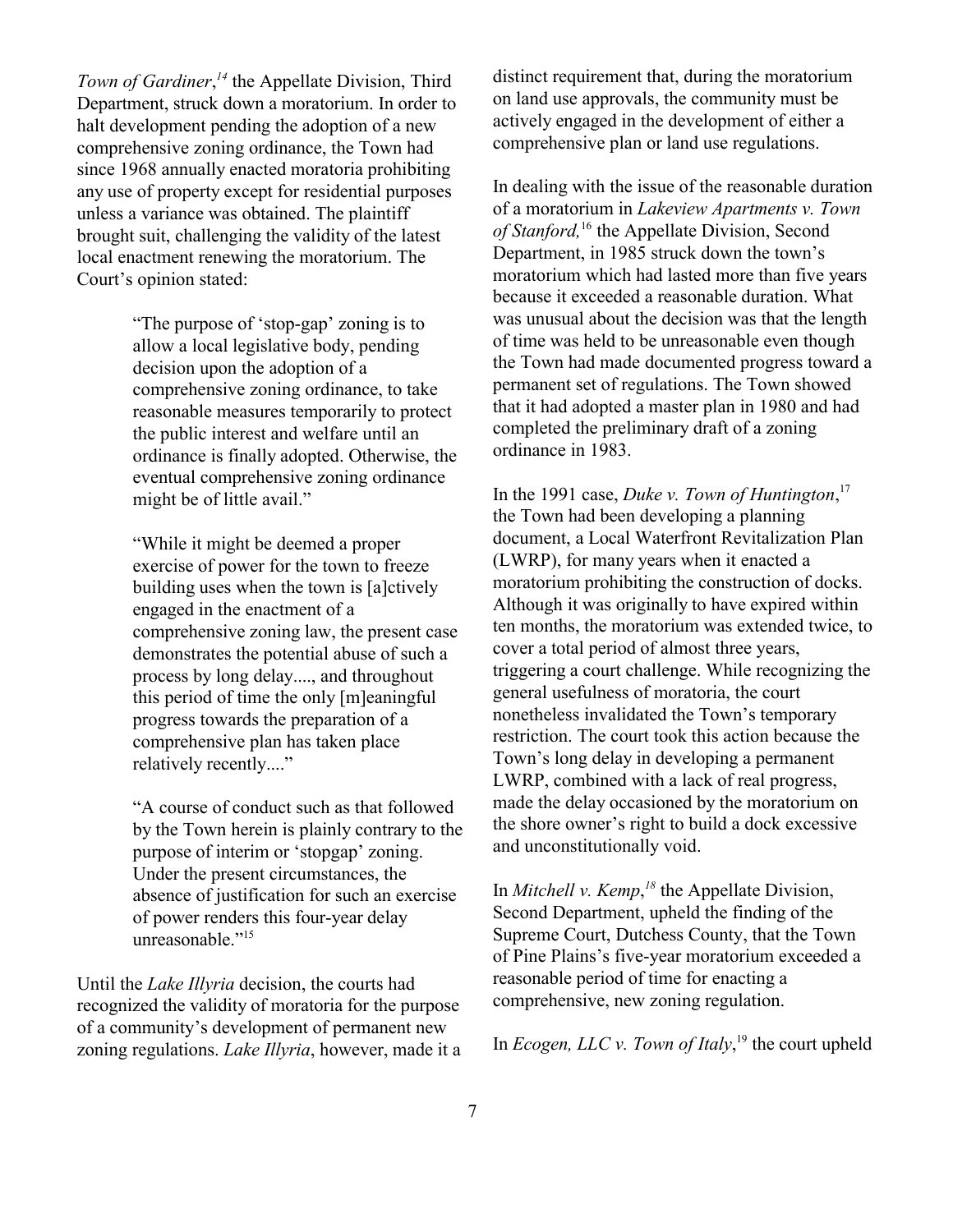the Town's moratorium on wind energy projects. The moratorium had been in effect for over two years, but in view of the specific technical nature of the use involved, the court agreed to allow the Town an additional 90 days to either enact a comprehensive zoning plan or render a decision on the project sponsor's variance application.

What constitutes a reasonable duration for a moratorium, even where the municipality is fulfilling its duty to be working on a new plan or permanent legislation to address the issue at hand? Moratoria of six months, as well as of one year, have been upheld by the courts. It is unclear whether a moratorium lasting longer than a year would be considered reasonable, but that may depend, to an extent, on the subject matter addressed by the moratorium.

#### 2) **Valid Public Purpose**.

The enactment of moratoria, like all exercises of the

| The moratorium<br>must be enacted<br>for a permissible |
|--------------------------------------------------------|
| purpose: to study<br>and/or adopt a                    |
| new plan or new<br>regulations.                        |

police power, must be justified by a valid public purpose. A moratorium on land uses or development will be considered a valid interim measure if it is reasonably designed to temporarily halt development while the municipality considers comprehensive zoning

changes and the enactment of measures to specifically address the matters of community concern.

The purpose section of the local law or ordinance should state what the municipality hopes to accomplish during the moratoria. For example,

To develop or amend:

- A Comprehensive Plan
- Zoning Regulations
- Subdivision Regulations
- Site Plan Regulations
- Other Land Use Regulations

Or, to make improvements to:

- Road System
- Water or Sewer Infrastructure

The decision in *Lake Illyria Corporation v. Town of Gardiner*<sup>20</sup> has frequently been cited for the proposition that a community must be actively engaged, among other things, in the revision of its comprehensive plan during a land use moratorium. A comprehensive plan addresses issues of growth and development on a community-wide basis. In the *Lake Illyria* case, the Third Department pointed out:

> " The purpose of 'stop-gap' zoning is to allow a local legislative body, pending decision upon the adoption of a comprehensive zoning ordinance, to take reasonable measures temporarily to protect the public interest and welfare until an ordinance is finally adopted. Otherwise, the eventual comprehensive zoning ordinance might be of little avail."

In *Oakwood Island Yacht Club* v. *City of New Rochelle,* the City of New Rochelle adopted a six month moratorium on building permits to halt development on an island within the city limits. The city halted the development because it had applied for a State grant to purchase the island. Petitioners, who had received site plan approval, applied for but were denied a building permit because the six month moratorium was in effect. The supreme court, in a decision affirmed by the Court of Appeals, held that the moratorium unconstitutionally deprived the owner of the property due process of law. Although the court recognized that a municipality may lawfully enact "stop-gap" legislation pending a revised comprehensive plan, the city's desire to acquire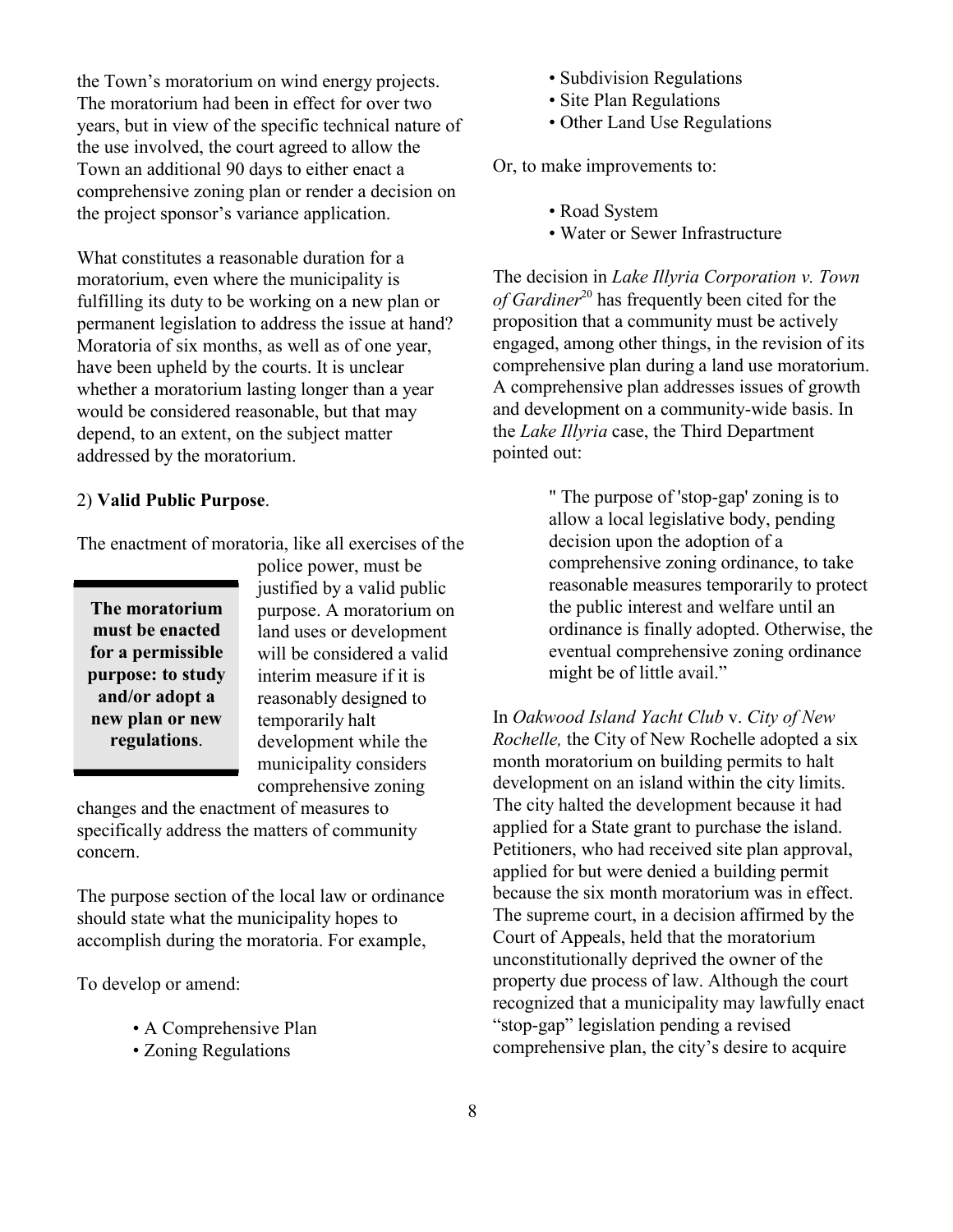the property was not a valid public purpose for a moratorium. The court said: "There is neither case authority nor statutory authority for adopting an ordinance to prevent a property owner from building upon his property because the municipality in the future may seek to obtain it by condemnation."<sup>21</sup>

In order to update their comprehensive plans to address the subject of cellular telephone facilities, some communities enacted moratoria on the processing of cellular applications pending completion of the planning process and the enactment of new regulations pertaining to towers. The public purpose for enacting moratoria on cellular facilities was important to courts in deciding cases on their validity. In the case of *Cellular Telephone v. Town of Harrison,*22 a 90-day moratorium on review or approval of cellular telephone antennae facilities was upheld as a reasonable measure designed to give the town a short period to enact zoning changes to address the increasing number of cellular telephone antenna applications. By contrast, the Appellate Division in *Cellular Telephone v. Village of Tarrytown,*<sup>23</sup> invalidated a moratorium on cellular telephone towers because it was not adopted for a proper and reasonable purpose. The court found that local officials were motivated by public opposition and the unsubstantiated fears of health risks from telecommunications signals, rather than a land use planning purpose.

#### 3) **Balancing benefits and detriments of the moratorium to the municipality.**

**The advantages to the municipality must outweigh the potential hardships to landowners.**

The municipality should be prepared to show that the burden imposed by a moratorium is being shared substantially by the public at large, as opposed to being visited upon a minority of landowners.

This principle was explained by the Court of Appeals in *Charles v. Diamond*<sup>24</sup> a case that dealt with restrictions on residential sewer connections. The court recognized that, in judging a moratorium on development, "the crucial factor and perhaps even the decisive one is whether the ultimate economic cost of the benefit is being shared by the members of the community at large, or rather, is being hidden from the public by the placement of the entire burden upon particular property owners".

In the *Charles* case, the Court concluded that "only where the municipality has acted, or refused to act, and the social cost of a benefit has been placed entirely upon particular landowners rather than spread throughout the jurisdiction, does it become necessary to review discretion and set aside unconstitutional confiscation . . . no single factor, by itself controls the determination of whether a particular municipal action is reasonable."

#### 4) **Strict adherence to procedures for the enactment of local laws and ordinances.**

Whether enacted as local laws or ordinances, moratoria must strictly adhere with the procedural requirements of the Municipal Home Rule Law<sup>25</sup> or the rules for adoption or amendment of zoning in the State zoning enabling acts. These rules are found in Town Law sections 264 and 265, Village Law section 7-706 and 7-708, and in individual city charters. When enacting moratoria, municipalities should follow the procedures for enactment including newspaper notice, public posting, county referral, public hearing and filing after adoption of a local law.

Moratoria on zoning approvals are subject to referral to the county planning agency under General Municipal Law section 239-m. In the case of *B & L Development v. Town of Greenfield*<sup>26</sup>, the court invalidated a one-year moratorium on the issuance of building permits and construction approvals because the town did not follow the procedural requirements for amending zoning. The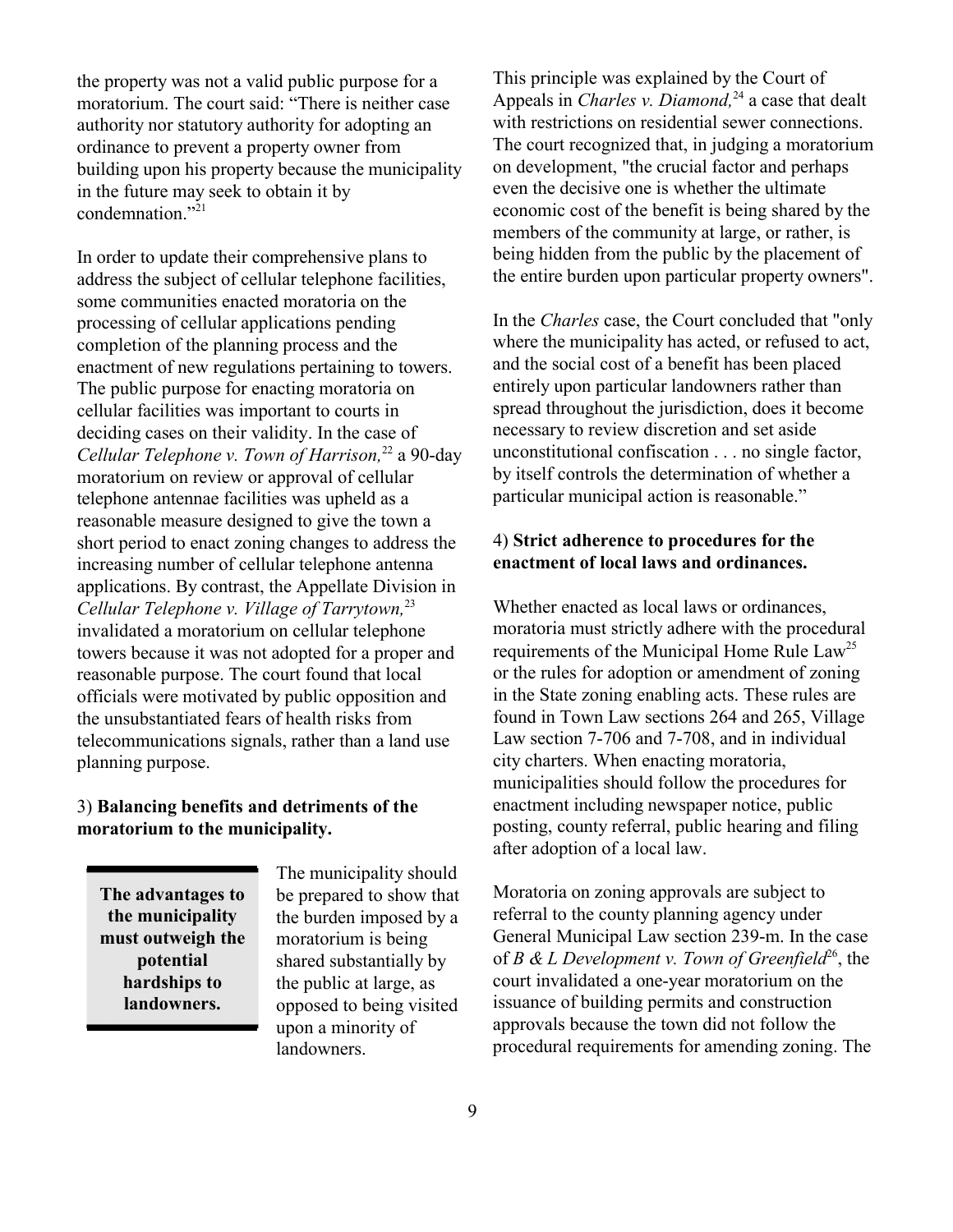court held that the moratorium law was subject to all of the statutory procedural requisites of zoning laws, including county referral pursuant to General Municipal Law section 239-m and notification of adjacent municipalities pursuant to Town Law section 264.

In the 1997 case of *Caruso v. Town of Oyster Bay*, 27 the court held that the town board had no

jurisdiction to adopt a local law establishing a moratorium on the issuance of building permits for new home construction in a defined area of the town. The Town had failed to properly refer the law first to

**Where the moratorium acts as an amendment to zoning, it must be referred to the county planning agency under General Municipal Law section 239-m.**

the county planning commission, as required by General Municipal Law section 239-m.

In *Temkin v. Karagheuzoff*<sup>28</sup>, the Appellate Division invalidated a "stop-gap" zoning amendment that effectively imposed a moratorium on the issuance of building permits for new nursing homes. Although the moratorium was enacted to maintain the status quo in case the zoning regulations were changed, the court held that the Board of Estimate could not enact even a short-term interim zoning resolution without complying with the NYC Charter, which required the recommendation of the City Planning Commission. The amendment was struck down because the court found that the City of New York failed to follow proper procedures in enacting the stop-gap zoning. The Court of Appeals affirmed,29 stating that "there is no question here of the right of a government to adopt interim or stopgap zoning. The only contention is that when such resolutions are adopted, they must be adopted in accordance with the law."30

Not all moratoria on land use approvals can be categorized as zoning. Where non-zoning moratoria are adopted by local law, the procedures of Municipal Home Rule Law sections 20 through 27 must be followed.<sup>31</sup>

One example is the moratorium on the processing or approval of subdivision plats by planning boards. Of particular concern is that the State subdivision statutes provide for default approval of a subdivision if the planning board fails to meet certain time frames. A moratorium which suspends action on subdivision applications may delay action beyond the time frames. Therefore, it is has become common practice for municipalities to adopt the moratorium by a local law which supersedes and suspends the applicable default approval provisions in Town Law or Village Law.

In 1987, the Court of Appeals dealt with a moratorium on subdivision approvals in the landmark case of *Turnpike Woods, Inc., v. Town of Stony Point.*32 The town had adopted a local law temporarily suspending the authority of the town planning board to approve subdivision plat applications. Following refusal by the planning board to consider his application, a developer sued for a default approval. Under Town Law section 276 default approvals may be secured by the developer if the planning board fails to make a decision on a subdivision application within the time period required by the statute. The developer claimed the town had not followed proper local law adoption procedures under the Municipal Home Rule Law in attempting to supersede that default approval provision. The Court of Appeals agreed with the developer and struck down the moratorium law.

Moratoria are "Type II Actions" under the State Environmental Quality Review Act (SEQRA) regulations, which means that SEQRA does not apply to the enactment of moratoria (6 NYCRR section617.5(c)(30)). The proposed adoption of a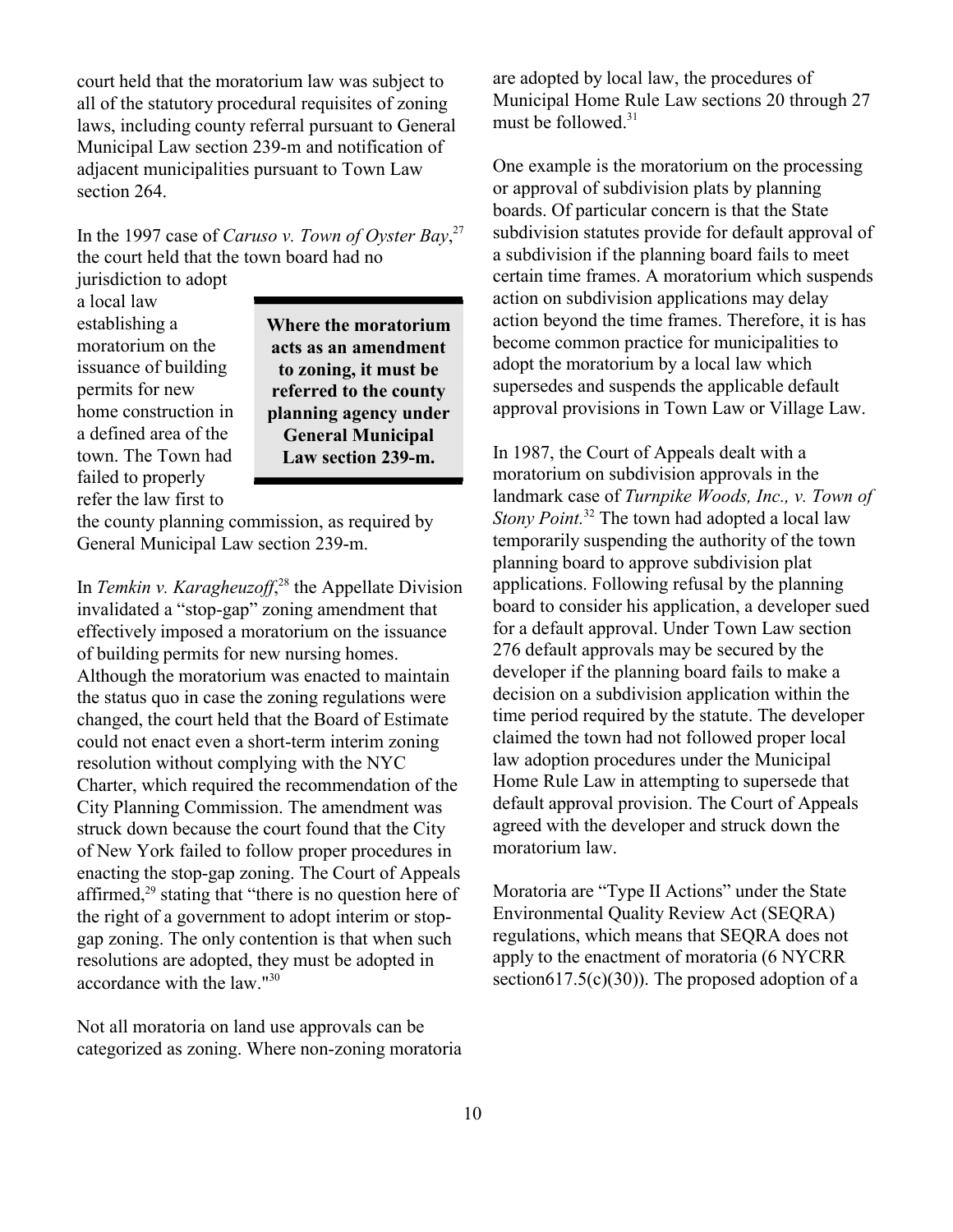**The State Environmental Quality Review Act (SEQRA) does not apply to moratoria.**

moratorium does not require a determination of significance or the preparation of any other SEQRA documents.

5) **Time certain for expiration of**

**moratorium**. The courts have required a time certain for the expiration of a moratorium. In *Russo* v. *New York Stale Department of Environmental Conservation,*33 it was held that where there was a moratorium on the alteration of wetlands for over three years and no indication as to when it would end, *the court could inquire as to the constitutionality of the moratorium;* the court said that the duration cannot be unreasonable and ordered DEC to set a date certain for the termination of the moratorium on the alteration of wetlands.

#### **VARIANCES FROM THE MORATORIUM**

In addition to the procedural rules for *enacting* a moratorium, the courts have addressed the question of the procedure to be followed *during* a moratorium.

A moratorium law often contains a mechanism that allows landowners to apply for relief from the moratorium. If the moratorium affects zoning, appeals from the moratorium are taken to the zoning board of appeals using the statutory standards for granting use or area variances. In the case *Held v. Giuliano*, 34 the Appellate Division, held that applications for variances from an interim zoning ordinance must meet the same statutory standards for variances as though the interim zoning was permanent.<sup>35</sup>

It is quite common in moratorium laws that variances from the strict terms of the moratorium are granted by the *governing board* rather than by the zoning board of appeals. If the governing board will be considering variances in moratoria related to zoning instead of a board of appeals, the moratoria must supersede State statutes pertaining to the variance authority of boards of appeals. The drafters of land use moratoria should bear in mind that this procedure will require proper use of the supersedure power, as the enabling laws provide that only the board of appeals may grant variances.

#### **THE "TAKINGS" ISSUE**

As we have seen, the courts have established strict rules, both as to the procedural as well as to the substantive requisites of moratoria. The substantive rules might be said to embody a particular adaptation of the general principle that any enactment affecting private property rights must "bear a substantial relation to the public health, safety, morals, or general welfare."<sup>36</sup> If, however, a land use regulation operates to deprive the owner of all beneficial economic use of the property, may that owner be entitled to monetary compensation under the Fifth and Fourteenth Amendments to the U.S. Constitution?

Early cases recognized the principle of *inverse condemnation* (i.e., a regulatory taking).<sup>37</sup> Until 1987, however, the courts had not considered *temporary* land use controls (such as moratoria) to amount to a deprivation of all beneficial use in the property. In cases where a regulation went "too far," and impacted an owner unfairly, the remedy was to strike down the local enactment and allow the owner to build.<sup>38</sup> In 1987, the United States Supreme Court changed that rule with its decision in *First English Evangelical Lutheran Church of Glendale v. County of Los Angeles*. *39 First English*  involved a challenge, brought against a county's moratorium on the construction or reconstruction of buildings within an "interim flood protection area." The moratorium effectively made it impossible for the church to rebuild a campground that had been previously destroyed by a flood.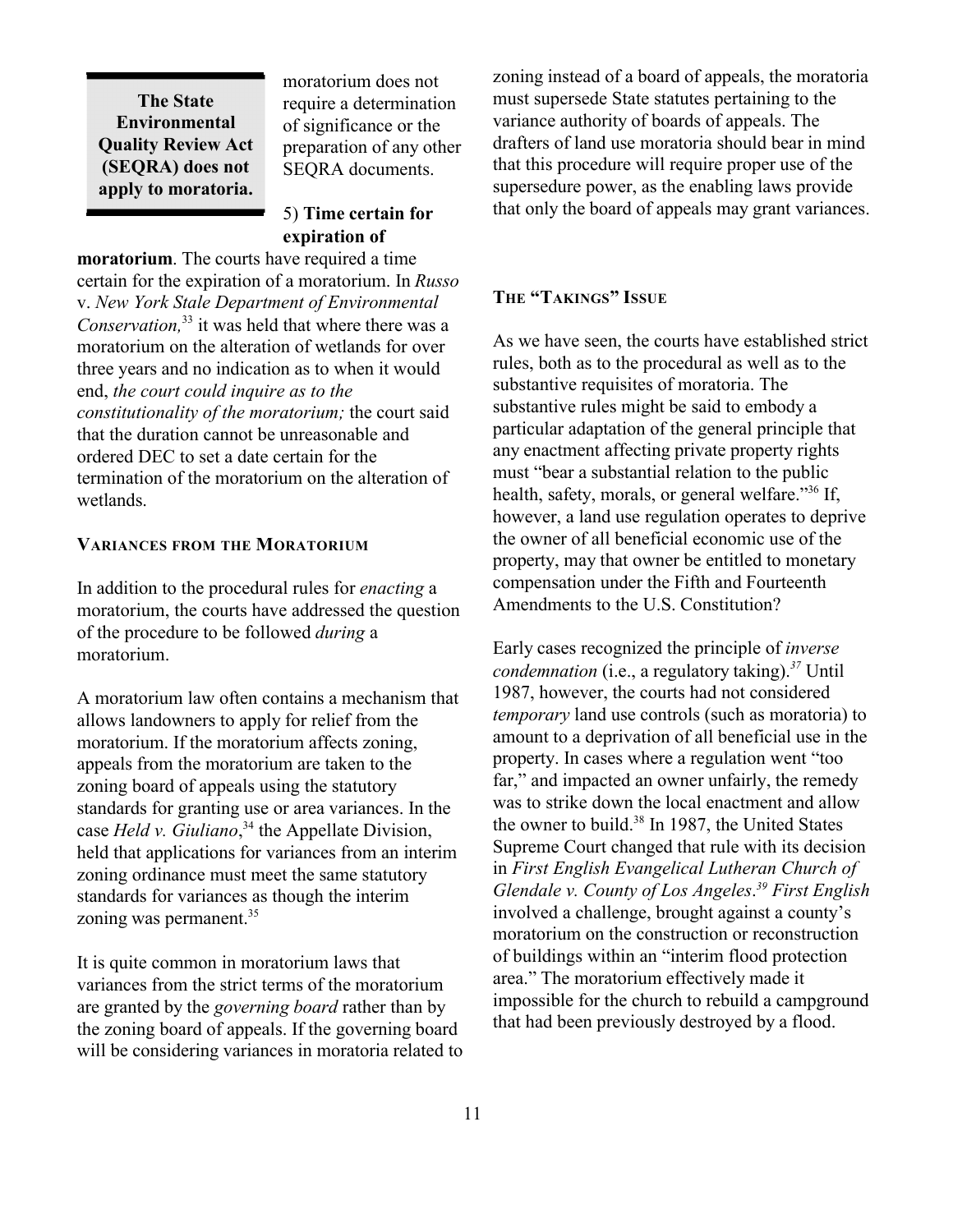In *First English*, the U.S. Supreme Court held for the first time that temporary takings that deny a landowner all use of his/her property are not different in kind from permanent takings. Once a court determines that a taking has occurred, it must award damages for the period of time the restrictive regulation was in effect.

**Whether a moratorium is a compensable taking, as it relates to specific property, depends on the facts of each case.**

Significantly, the Supreme Court left it to the trial level courts to determine in each case whether a temporary taking has actually occurred, i.e., whether the regulation denied the owner all use of his/her

property. The latter principle was further clarified by the Court in its 1992 decision in *Lucas v. South Carolina Coastal Council*, 40 where it held that a taking could only occur in "the extraordinary circumstance when *no* productive or economically beneficial use of land is permitted."

Could land use moratoria amount to compensable takings of property according to the rules established in *First English* and *Lucas*? Theoretically, yes, but, in practice, such determinations will rest on the facts of each case.

In its 2002 decision in *Tahoe-Sierra Preservation Council, Inc. v. Tahoe Regional Planning Agency*, *41* the Supreme Court firmly rejected the argument that a temporary moratorium on development, enacted for reasonable purposes, necessarily constitutes a deprivation of the owner's beneficial use of his or her property. In *Tahoe-Sierra*, an interstate regional planning agency had adopted moratoria on all construction in certain areas surrounding Lake Tahoe, pending the adoption of a permanent land use plan and revised development restrictions designed to protect the water quality of the lake. In ruling against the claims of landowners, the Court held that one cannot separate out a finite

stretch of time in the life of a parcel and compensate the owner simply because the owner is deprived of the property's beneficial use during that stretch of time alone. Instead, the analysis must be the same as that which is applied in all regulatory takings arguments: the courts must weigh all the relevant factors affecting the "parcel as a whole." In *Tahoe-Sierra*, the Supreme Court held that a moratorium, like most other land use regulations, is subject to an inquiry that considers the circumstances of each case. Moratoria are not, therefore, *categorically* takings. Indeed, many parcels will emerge from a moratorium with *enhanced* value, owing to the better land use regulations then in place.

In evaluating whether a land use regulation takes all economic value of property, the language used by the Court of Appeals in *Golden* is worth noting: "The fact that the ordinance limits the use of, and may depreciate the value of the property will not render it unconstitutional . . . unless it can be shown that the measure is either unreasonable in terms of necessity or the diminution in value is such as to be tantamount to a confiscation . . . "

The New York courts appear to have applied a case-specific balancing analysis even prior to *Tahoe-Sierra*. Since the *First English* case was decided, at least one community's moratorium has been upheld against a takings claim. Quoting language from earlier cases, the Appellate Division, Second Department, stated that a moratorium adopted by the Village of Irvington constituted "'a reasonable measure designed to temporarily halt development while the [Village] considered comprehensive zoning changes and was therefore a valid stopgap or interim measure.'"42 The moratorium was held not to effectuate an unconstitutional taking of private property.

However, in *Seawall Associates v. City of New York*, 43 the Court of Appeals *did* hold a moratorium to be an unjust taking. The City of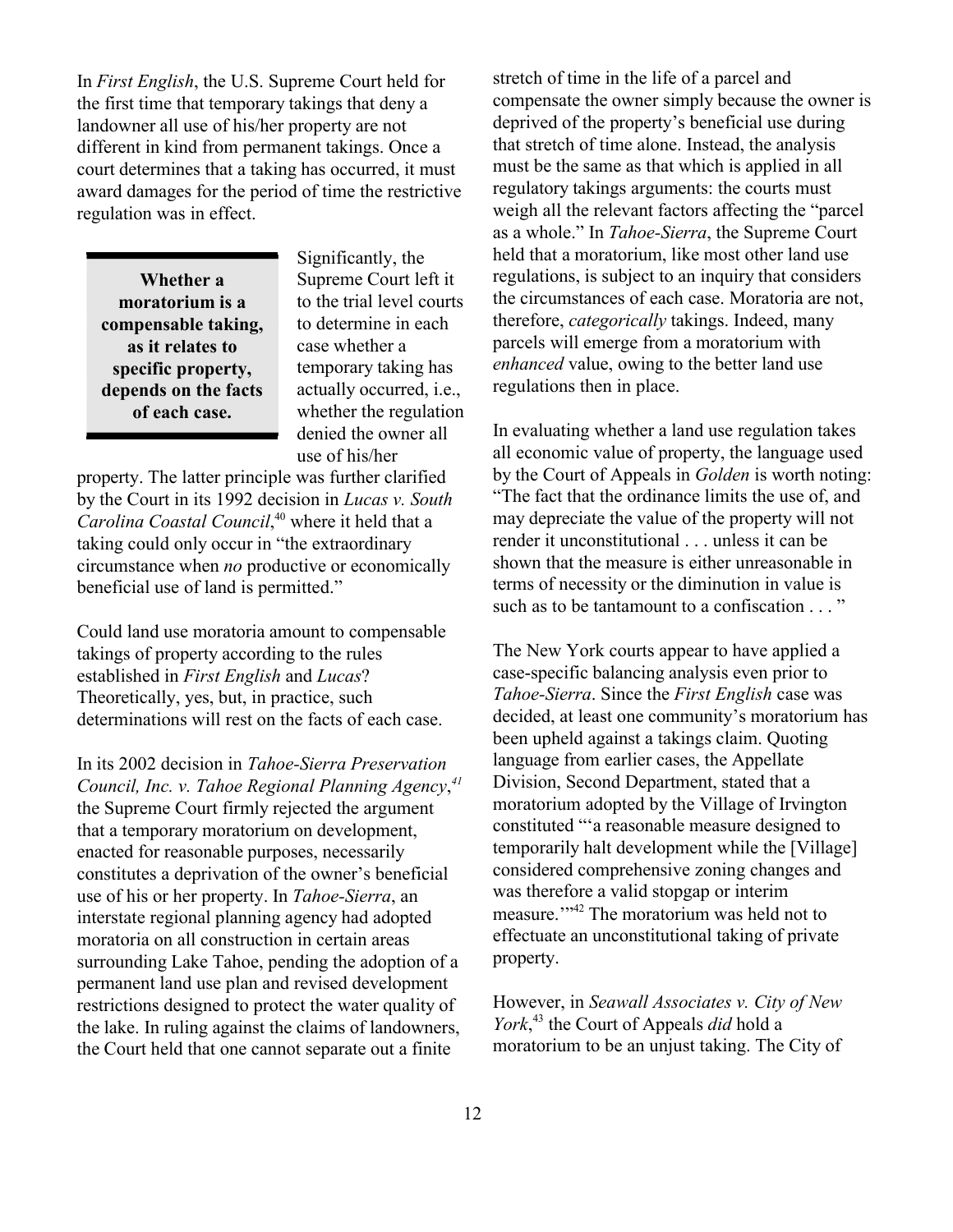New York had adopted a local law placing a fiveyear moratorium on conversion, alteration or demolition of single-room-occupancy units in multiple dwellings. The law also required the owners to restore such units to habitable conditions and to lease them at controlled rents for an indefinite period. The Court of Appeals held that the law effectuated an unconstitutional taking under the Fifth and Fourteenth Amendments. The Court viewed the NYC law as locking the owners of "SRO's" into maintenance of a use that did not allow them any ability to realize an economic return on their investment.

If a landowner feels that a moratorium law as applied constitutes a taking, the landowner must first exhaust all available administrative procedures before bringing a lawsuit. In the 1990 case of Hawes v. State,<sup>44</sup> the State Legislature had enacted a moratorium on development along Beaverdam Creek in the Town of Brookhaven, to allow the Department of Environmental Conservation time to study the creek for possible inclusion in the State's Wild, Scenic and Recreational Rivers System. A landowner filed an action claiming the moratorium effectuated an unjust taking. The Appellate Division, Second Department, dismissed the case, stating that it was possible for the owner to have applied to DEC for a permit first, before going to court. The permit, if granted, could have exempted the parcel from the moratorium on the basis that the proposed development would not be contrary to the policy of the Wild, Scenic and Recreational Rivers Act. Since the owner had not so applied, the taking claim could not be heard.

#### **Vested Rights**

Landowners who are aware that a moratorium is under consideration may act promptly to acquire "vested rights" in a use before the moratorium takes effect. Under ordinary circumstances, a moratorium enacted in good faith and according to proper procedures is viewed much the same as any zoning amendment: a property is bound by the moratorium

the day it takes effect, unless the property owner has acquired a "vested right" to build or use the property beforehand.45 A moratorium may not be used to stop building operations begun under a valid building permit and which continued in good faith when the property owner had secured vested rights.

Under what circumstances, then, might an owner be able to claim a right to build or to use the property according to the law as it existed prior to the effective date of a moratorium? The Court of Appeals has established a rule regarding vested rights that applies to land use regulations in general. The rule was first articulated in *People v.*  Miller<sup>46</sup> and has most definitively been restated by the Court in *Ellington Construction Corp. v. Zoning Board of Appeals of the Incorporated Village of New Hempstead*, 47 to wit:

> "where a more restrictive zoning ordinance [ie- a moratorium] is enacted, an owner will be permitted to complete a structure or a development which an amendment has rendered nonconforming only where the owner has undertaken **substantial construction** and made **substantial expenditures** prior to the effective date of the amendment."

The application of this "substantial construction, substantial expenditures" test will, of course yield results particular to each set of facts. In two cases in particular, the lower courts declined to find vested rights. In *Pete Drown, Inc. v. Town Board*  of the Town of Ellenburg,<sup>48</sup> the Town, which had no zoning regulations, passed a local law establishing a moratorium on the construction of new commercial buildings. About a year later the moratorium was replaced by a comprehensive zoning law that prohibited the incineration of commercial or hazardous waste. During the moratorium a landowner had spent more than \$850,000 on a project to site a commercial waste incinerator, including purchase and storage of the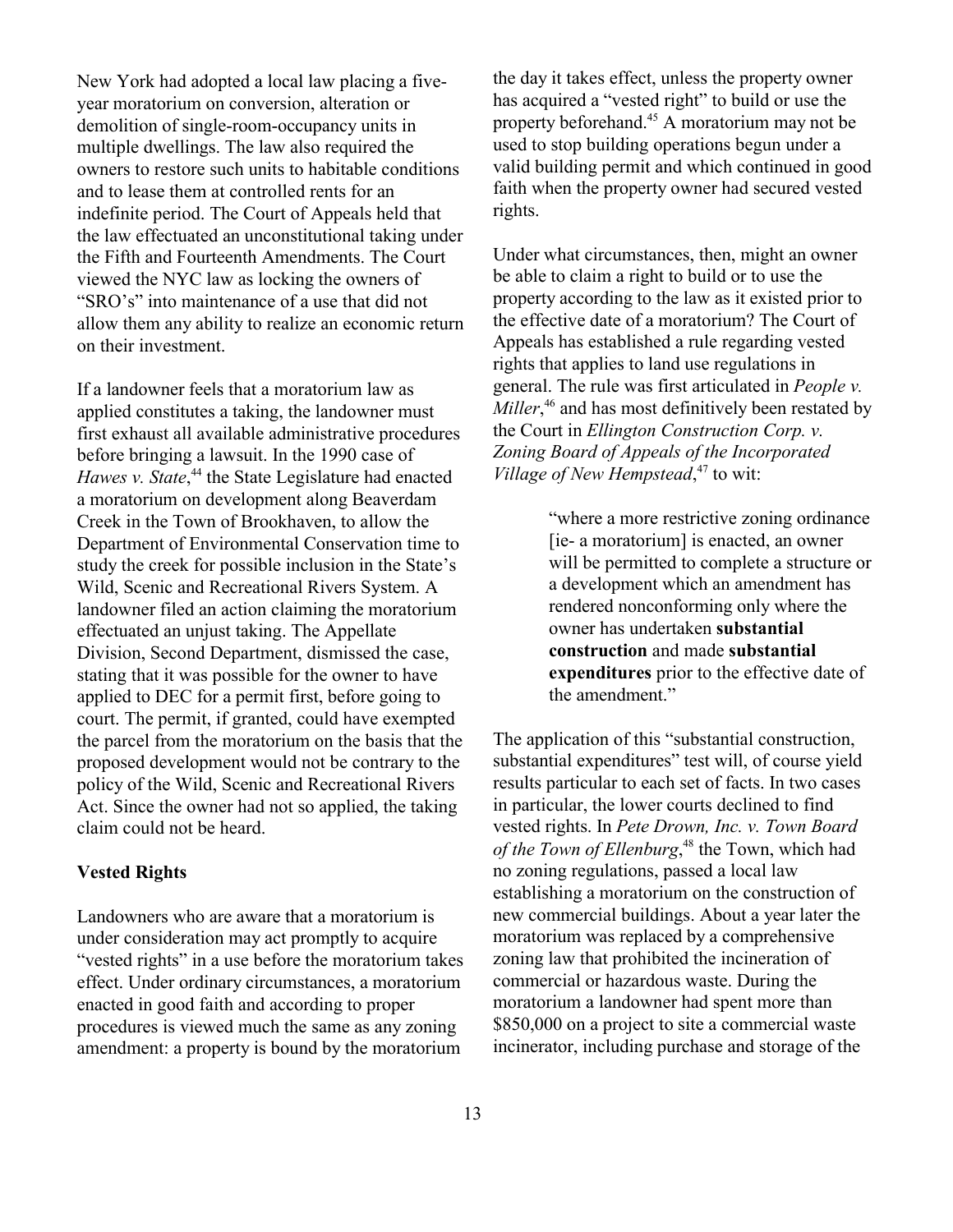incinerator itself, pending the lifting of the moratorium and approval of the project. In a lawsuit, the owner claimed to have acquired vested rights to operate the incinerator. The Appellate Division disagreed and held that there had been no substantial construction or change to the land itself and that there was no showing that the owner could not recoup its expenditures in the marketplace- presumably by selling the stored incinerator. While the absence of substantial construction in and of itself would have been sufficient to defeat the owner's claim of vested rights, the court also held that the owner's expenditures, recoverable as they were, did not constitute the "serious loss" required by the courts in prior cases.

In *Steam Heat, Inc. v. Silva*, 49 the Appellate Division, Second Department, upheld the New York City Board of Standards and Appeals's determination that a landowner had not accomplished substantial completion of his building before a moratorium went into effect, even though there was evidence that he had made some expenditures. The Court sustained the finding that the construction which occurred was of the "most basic and impermanent nature with rudimentary detailing and flimsy and inexpensive materials" and therefore insubstantial.

#### **Drafting a Moratorium Law**

By now, there is sufficient case law on the subject of moratoria to furnish guidance to those community officials desiring to draft one. The following precepts should be followed:

(a) Adopt the moratorium in the form of a *local law*, the simplest and strongest form of municipal enactment, even if the existing zoning regulations are in the form of an ordinance. Although it is possible to amend an existing ordinance via a new ordinance in cities and towns, the use of a local law will avoid any uncertainty surrounding basic legal authority.

(b) In a municipality with an existing zoning ordinance or local law, the moratorium should be treated as an amendment to that ordinance or local law. The applicable procedural requirements--e.g., notice, hearing and possible county referral--must be strictly followed.

(c) The moratorium should clearly define the activity affected, and the manner in which it is affected. Does the moratorium affect construction itself? Does it affect the issuance of permits? (The permitting official will want to know this.) Does it affect actions by boards or commissions within the municipality? May project review continue, or must it, too, be stopped?

(d) If the moratorium supersedes any provision of either the Town Law or the Village Law, then the moratorium must be adopted by local law, using Municipal Home Rule Law procedures. It must also state, with specificity, the section of the Town or Village Law being superseded. In particular, where the moratorium suspends subdivision approvals, it must be made clear in the moratorium law that the "default approval" provisions of the subdivision statutes of the Town or Village Law (as the case may be) are superseded.

(e) Establish a valid public purpose for the moratorium with a preamble that recites the nature of the particular land use issue, as well as the need for further development of the issue in the community's comprehensive plan and/or in its current land use regulations. Refer to the fact that time is needed for community officials to comprehensively address the issue without having to allow further development during that time. Such a statement will help make it clear that the benefits to the community outweigh the potential burden to the landowners.

(f) Be sure the moratorium states that it is to be in effect for a defined period of time. The moratorium should be for a time no longer than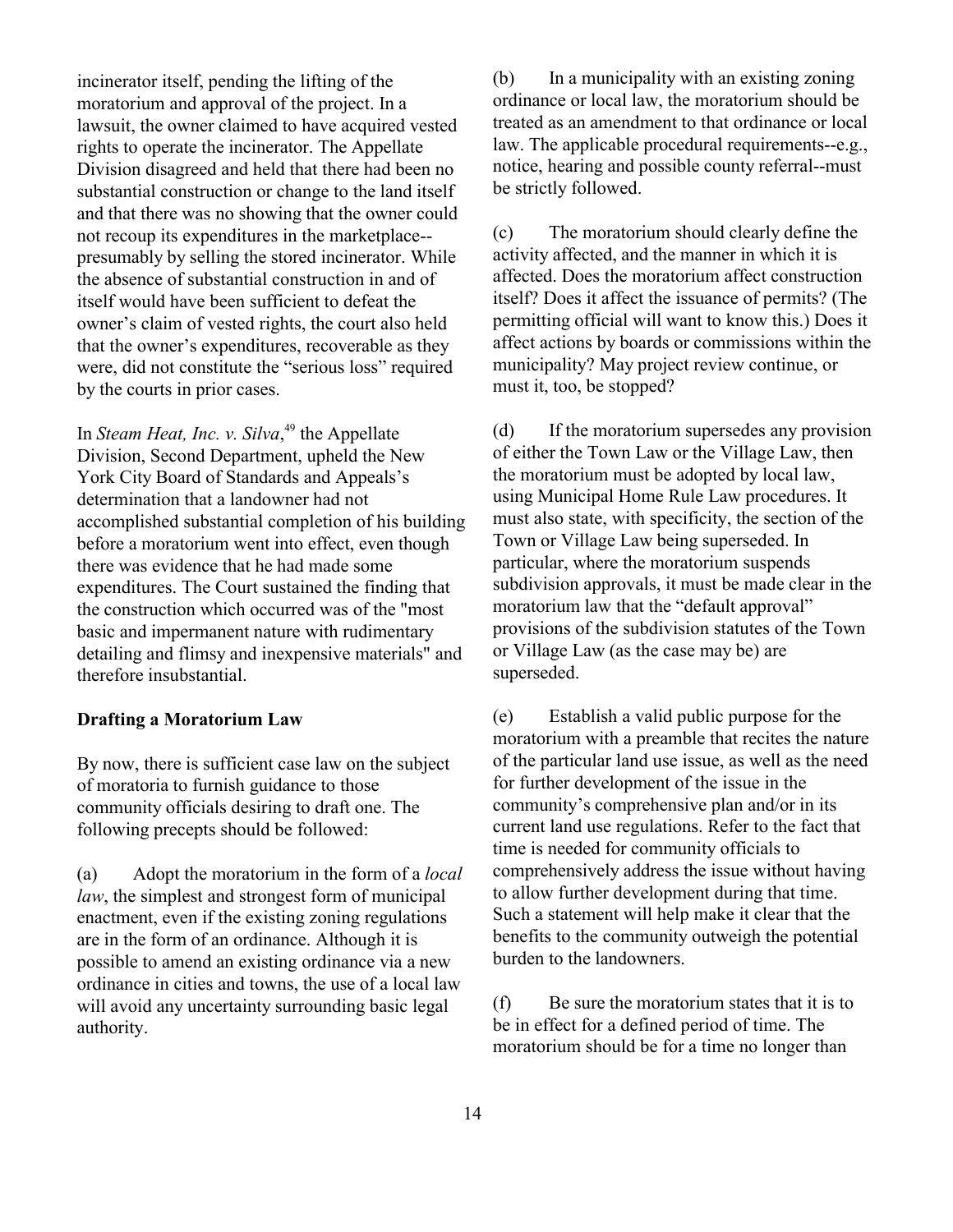absolutely necessary for the municipality to place permanent regulations in effect.

(g) The moratorium should include a mechanism allowing affected landowners to apply to a local board for relief from its restrictions, or it should contain a clear reference to the fact that an owner may make use of the existing variance procedures under the current zoning regulations. If a board other than a zoning board of appeals will execute this authority, the moratorium should enacted using the supersession authority (see "(d)" above).

#### **Conclusion**

As communities continue to grow, the pressures for further development may well increase. Ideally, a community's comprehensive plan and its land use regulations will be adequate to deal with those pressures. But the ideal is rarely the fact. Such pressures may lead to calls for a halt to particular types of development, or to development in particular areas, until municipal leaders have had a reasonable opportunity to formulate a comprehensive regulatory approach. Moratoria will, therefore, continue to be adopted. It is hoped that this publication, along with others in such areas as comprehensive planning, zoning and subdivision control, will serve as a useful guide to those community officials involved in the process.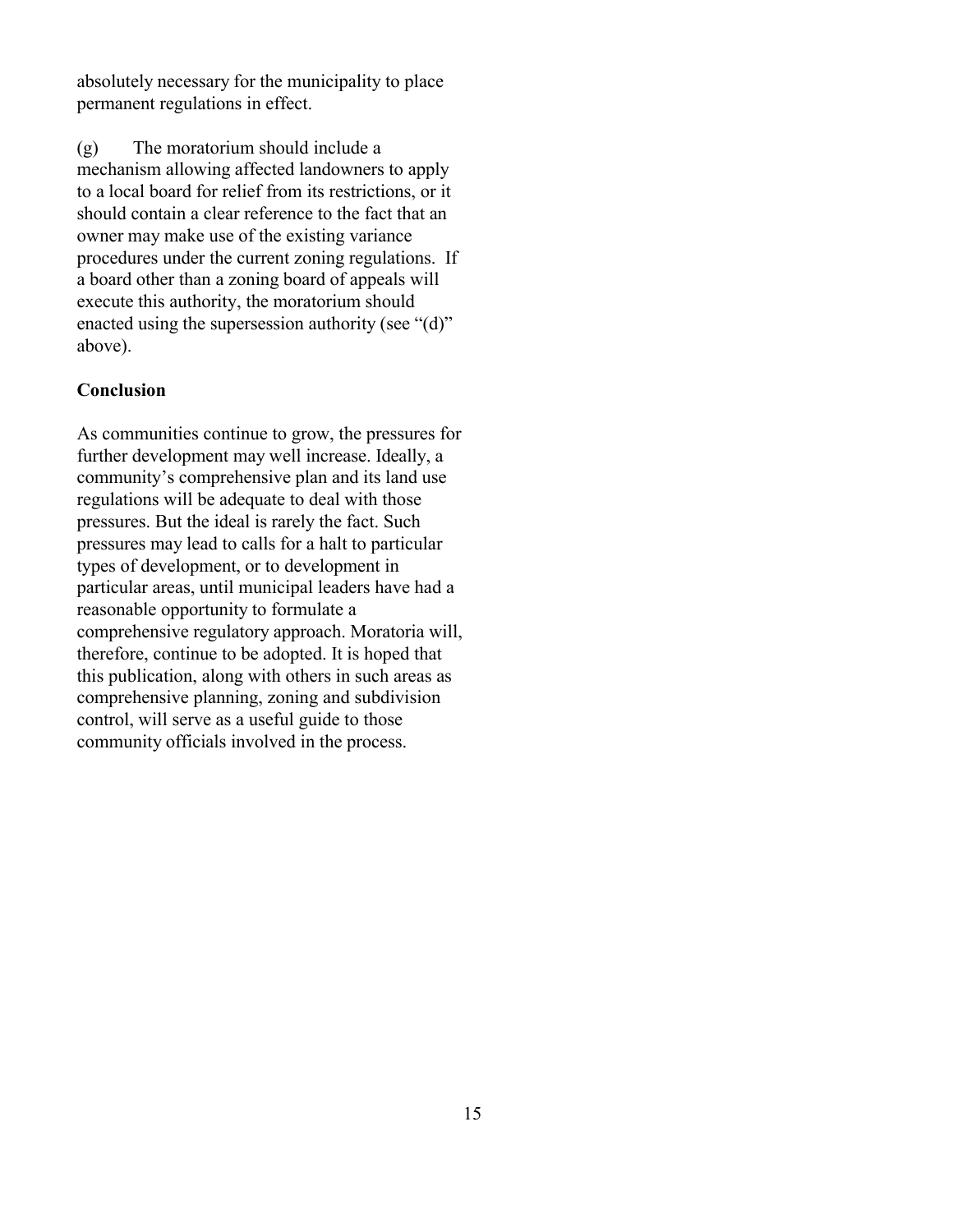#### **ENDNOTES**

1. *Charles v. Diamond,* 41 N.Y.2d 318, 324 (1977).

2. See *People ex rel. St. Albans-Springfield Corp. v. Connell*, 257 N.Y. 73 (1931); *Arverne Bay Construction Co. v. Thatcher*, 278 N.Y. 222 (1938).

3. 58 F.2d 784 (D.C. Va., 1932).

4. 52 Misc.2d 815 (Sup. Ct., Oneida Co., 1966). The validity of this type of moratoria had been upheld by the Courts even earlier. In sustaining a 60 day moratorium in *Hasco Electric Corp. v. Dassler*, 143 N.Y.S.2d 240 (Sup. Ct., West. Co., 1955), the Supreme Court stated that it "was inclined to the opinion that the local legislative body was vested with the authority to enact reasonable stop-gap or interim legislation prohibiting the commencement of construction for a reasonable time during consideration of proposed zoning changes."

- 5. 35 N.Y.2d 507 (1974).
- 6. 35 N.Y.2d at 512.

7. "Mere financial loss is not enough, but the restriction on use must be so great as to deprive the owner of any reasonable use of the property to which any owner would be generally entitled to put the property." *Charles v. Diamond* 41 N.Y.2d 318, 326 (1977).

8. 41 N.Y.2d 318 (1977).

9. 41 N.Y.2d at 323-324 (citations omitted).

- 10. 23 N.Y. 2d 424 (1969).
- 11. 30 N.Y.2d 359 (1972).

12. See *Albany Area Builders Association v. Town of Clifton Park*, 172 A.D.2d 54 (3rd Dept., 1991).

13. *Tahoe-Sierra Preservation Council, Inc. v. Tahoe Regional Planning Agency*, 535 U.S. 302, 341- 342 (2002): "It may well be true that any moratorium that lasts for more than one year should be viewed with special skepticism. But given the fact that the District Court found that the 32 months required by [Tahoe Regional Planning Agency] to formulate the 1984 Regional Plan was not unreasonable, we could not possibly conclude that every delay of over one year is constitutionally unacceptable."

- 14. 43 A.D.2d 386 (3rd Dept., 1974).
- 15. 43 A.D.2d at 388.
- 16. 108 A.D.2d 914 (2nd Dept., 1985).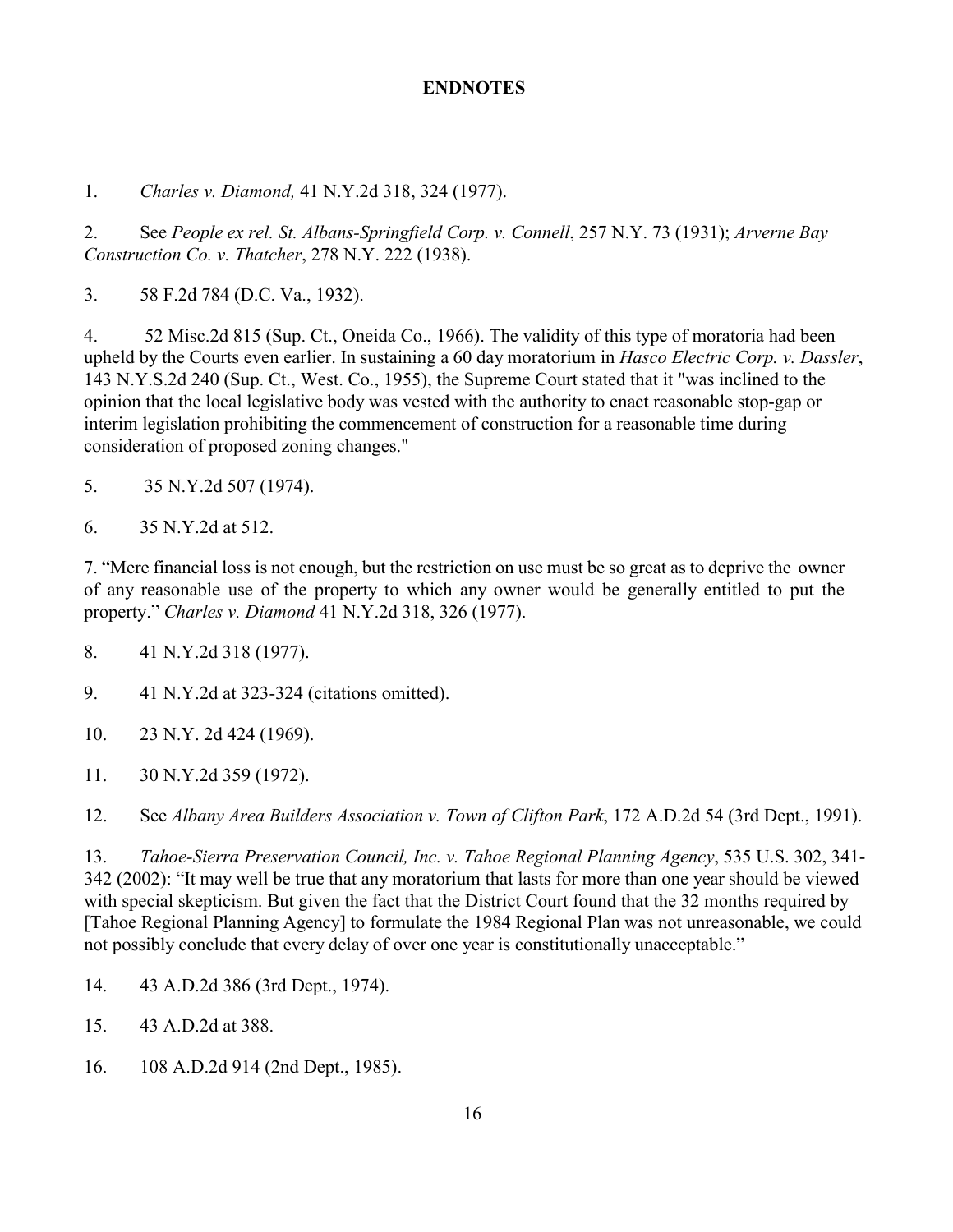- 17. 153 Misc.2d 521 (Sup. Ct., Suffolk Co., 1991).
- 18. 176 A.D. 2d 859 (2nd Dept., 1991).
- 19. 438 F. Supp.2d 149 (W.D.N.Y., 2006).
- 20. 43 A.D.2d 386 (3rd Dept., 1974).

21. See *Oakwood Island Yacht Club, Inc. v. City of New Rochelle*, 59 Misc.2d 355 (Sup. Ct., Westch. Co., 1969), *affirmed* 36 A.D.2d 796 (2nd Dept. 1971), *affirmed* 29 N.Y.2d 704 (1971).

- 22. 11/30/95 N.Y.L.J. p. 35 col. 3 (Sup. Ct. Westchester Co.)
- 23. 209 A.D.2d 57 (2<sup>nd</sup> Dept. 1995).
- 24. 41 N.Y.2d 318 (1977).
- 25. Municipal Home Rule Law section 10 and sections 20 -27.
- 26. 146 Misc.2d 638 (Sup. Ct., Saratoga Co., 1990).
- 27. 172 Misc.2d 93 (Sup. Ct., Nassau Co., 1997).
- 28. 43 A.D.2d 820 (1st Dept. 1974) affd 34 N.Y.2d 324 (1974).
- 29. 34 N.Y.2d 324 (1974).
- 30. 34 N.Y.2d at 328.
- 31. See *Pete Drown, Inc. v. Tn. Bd. of the Tn. of Ellenburg*, 229 A.D.2d 877 (3rd Dept., 1996).
- 32. 70 N.Y.2d 735 (1987).
- 33. 55 A.D.2d 935 (2nd Dept. 1977)
- 34. 46 A.D.2d 558 (3rd Dept., 1975).

35. Those standards are now set forth in the State enabling statutes, General City Law section 81-b, Town Law section 267-b, Village Law section 7-712-b. The courts will apply them in the same manner as for variances in general. See *Montgomery Group, LLC v. Town of Montgomery*, 4 A.D.3d 458 (2nd Dept., 2004).

36. See *Nectow v. City of Cambridge,* 277 U.S. 183 (1928).

37. See *Pennsylvania Coal Co. v. Mahon*, 260 U.S. 393 (1922).

38. See *Agins v. Tiburon*, 24 Cal.3d 266 (Sup. Ct. of Calif., 1979), aff'd on oth. grds., 447 U.S. 255 (1980).